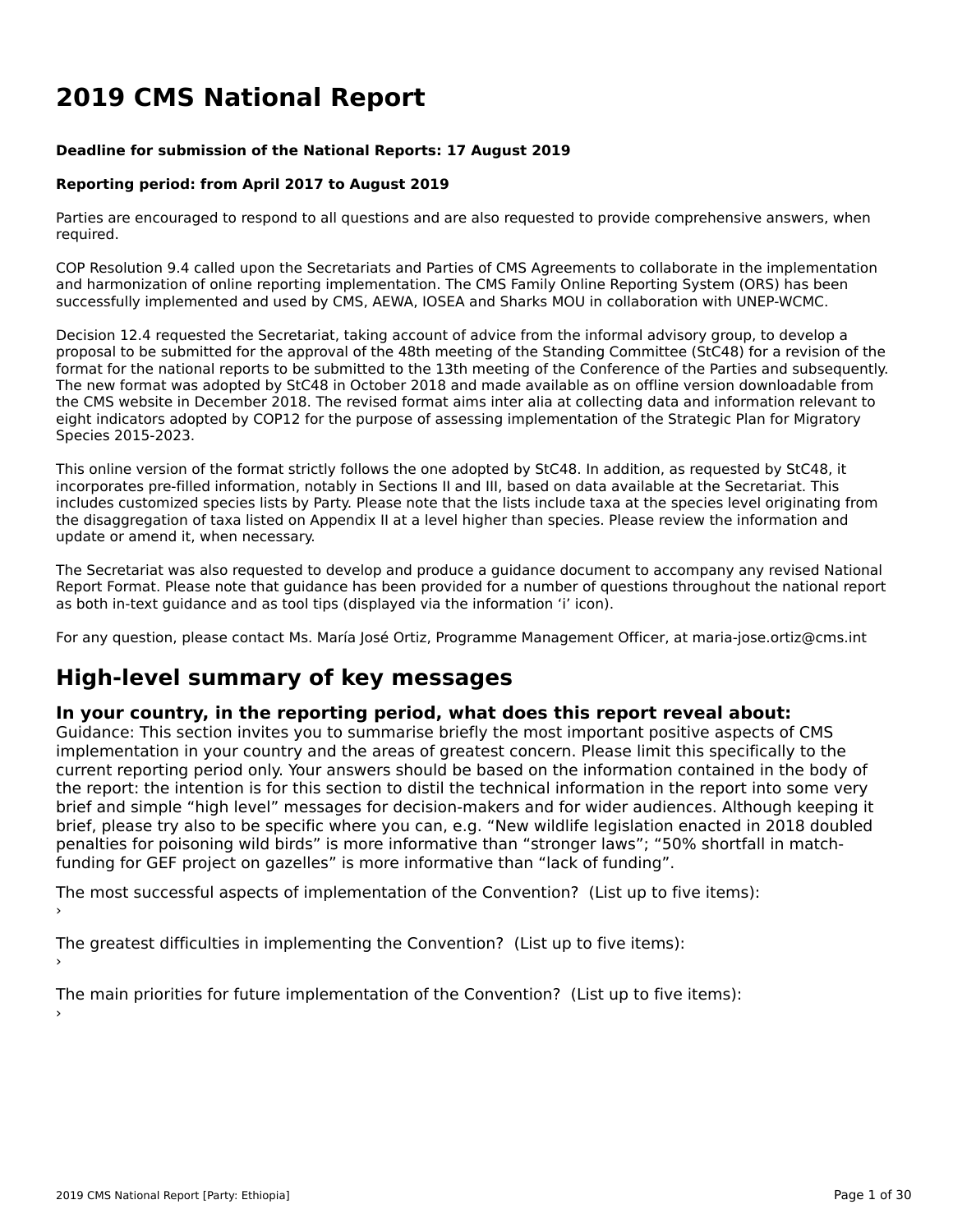### **I. Administrative Information**

Name of Contracting Party > Ethiopia

Date of entry into force of the Convention in your country (DDMMYY)  $> 01.01.2010$ 

Any territories which are excluded from the application of the Convention › -

### **Report compiler**

Name and title › Kahsay Gebretensae Asgedom

Full name of institution › Ethiopian Wildlife Conservation Authority (EWCA)

Telephone › +251 911742003

Email› kahsaygt@hotmail.com

### **Designated CMS National Focal Point**

Name and title of designated Focal Point › Mr. Kumara Wakjira Gemeda, Director General

Full name of institution› Ethiopian Wildlife Conservation Authority

Mailing address › P.O. Box 386Addis Ababa

Telephone › (+251) 11 5 5143b9

Email› matikume@yahoo.com

### **Representative on the Scientific Council**

Name and title› Dr. Fanuel Kebede Gorfu

Full name of institution › Ethiopian Wildlife Conservation Authority

Mailing address › Po. Box 386Addis AbadaETHIOPIA

Telephone › (+251 911374816

Email› fanuel.kebede@gmail.com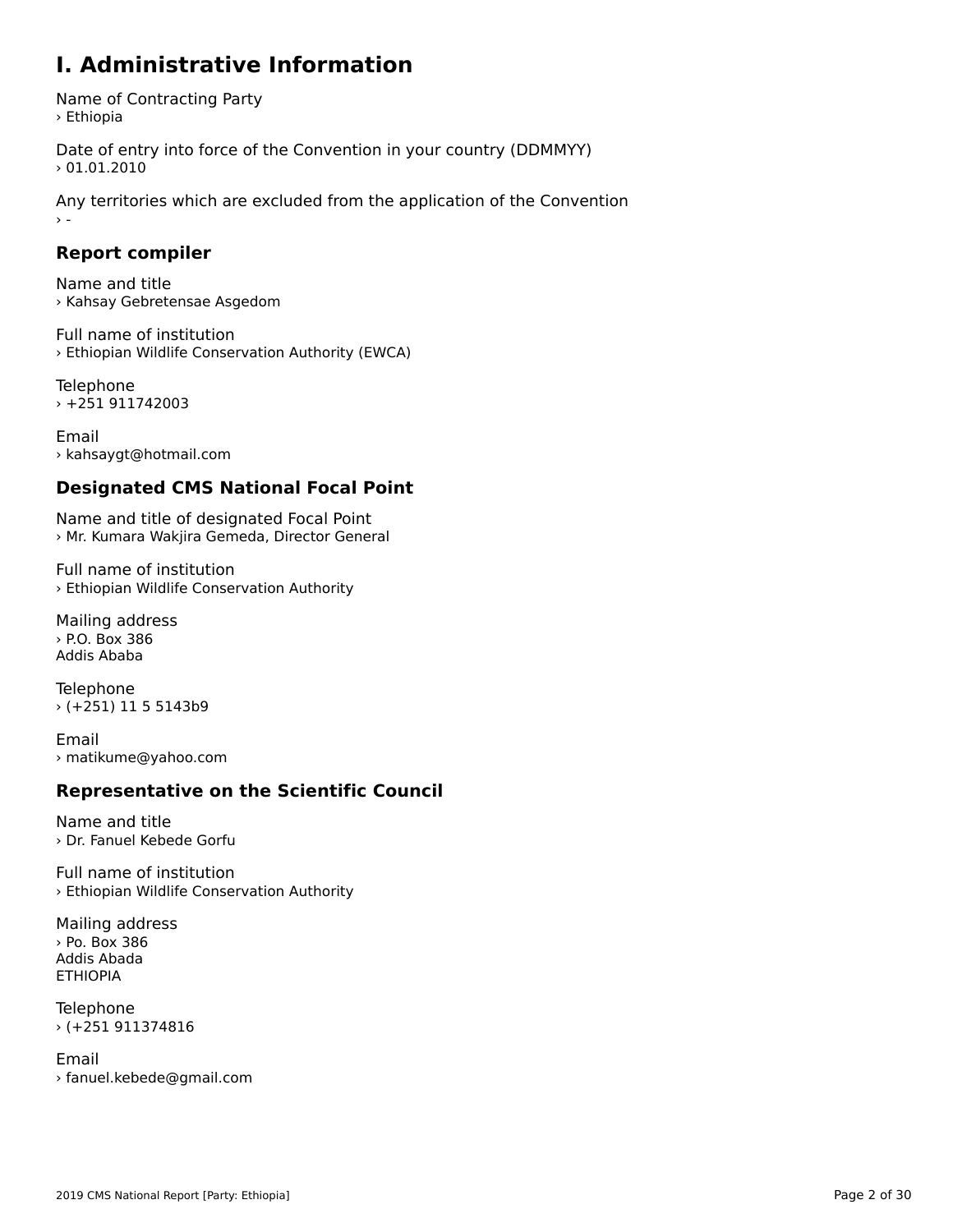# **II. Accession/Ratification of CMS Agreements/MOUs**

Please confirm the status of your country's participation in the following Agreements/MOUs, and indicate any updates or corrections required:

any apaaces of correctiv<br>Please select only one option

 $\Psi$  Yes, the lists are correct and up to date<br> $\Psi$  Yes, the lists are correct and up to date

 $\Box$  No, updates or corrections are required, as follows:

Updates or corrections:

Country participation in Agreements/MOUs:

Please select only one per line

|                                                   | Party/Signato<br>ry         | Range State, but not a<br>Party/Signatory | <b>Not applicable</b><br>(= not a Range State) |
|---------------------------------------------------|-----------------------------|-------------------------------------------|------------------------------------------------|
| Western African Aquatic<br>Mammals                | □                           | $\Box$                                    | ☑                                              |
| West African Elephants                            | $\Box$                      | $\Box$                                    | $\overline{\mathcal{L}}$                       |
| Wadden Sea Seals                                  | $\Box$                      | $\Box$                                    | $\overline{\mathcal{L}}$                       |
| Southern South American<br><b>Grassland Birds</b> | $\Box$                      | $\Box$                                    | ☑                                              |
| South Andean Huemul                               | $\Box$                      | $\Box$                                    | $\overline{\mathcal{L}}$                       |
| Slender-billed Curlew                             | $\Box$                      | $\Box$                                    | $\overline{\mathcal{L}}$                       |
| Siberian Crane                                    | $\Box$                      | $\Box$                                    | $\overline{\mathcal{L}}$                       |
| <b>Sharks</b>                                     | □                           | $\Box$                                    | ☑                                              |
| Saiga Antelope                                    | □                           | $\Box$                                    | ☑                                              |
| Ruddy-headed Goose                                | $\Box$                      | $\Box$                                    | $\overline{\mathcal{L}}$                       |
| Pacific Islands Cetaceans                         | $\Box$                      | $\Box$                                    | $\overline{\mathcal{L}}$                       |
| Monk Seal in the Atlantic                         | $\Box$                      | $\Box$                                    | ☑                                              |
| Middle-European Great<br><b>Bustard</b>           | $\Box$                      | $\Box$                                    | ☑                                              |
| <b>IOSEA Marine Turtles</b>                       | $\Box$                      | $\Box$                                    | $\overline{\mathcal{L}}$                       |
| High Andean Flamingos                             | $\Box$                      | $\Box$                                    | ☑                                              |
| Gorilla Agreement                                 | $\Box$                      | $\Box$                                    | $\overline{\mathcal{L}}$                       |
| <b>EUROBATS</b>                                   | □                           | $\Box$                                    | ☑                                              |
| Dugong                                            | □                           | $\Box$                                    | ☑                                              |
| <b>Bukhara Deer</b>                               | $\Box$                      | $\Box$                                    | $\overline{\mathcal{L}}$                       |
| Birds of Prey (Raptors)                           | $\Box$                      | $\overline{\checkmark}$                   | $\Box$                                         |
| <b>Atlantic Turtles</b>                           | □                           | $\Box$                                    | $\sqrt{ }$                                     |
| <b>ASCOBANS</b>                                   | $\Box$                      | $\Box$                                    | $\overline{\Delta}$                            |
| Aquatic Warbler                                   | $\Box$                      | $\Box$                                    | $\sqrt{\phantom{a}}$                           |
| AEWA                                              | $\overline{\blacktriangle}$ | $\Box$                                    | $\Box$                                         |
| <b>ACCOBAMS</b>                                   | $\Box$                      | $\Box$                                    | $\overline{\Delta}$                            |
| <b>ACAP</b>                                       | $\Box$                      | $\Box$                                    | $\overline{\Delta}$                            |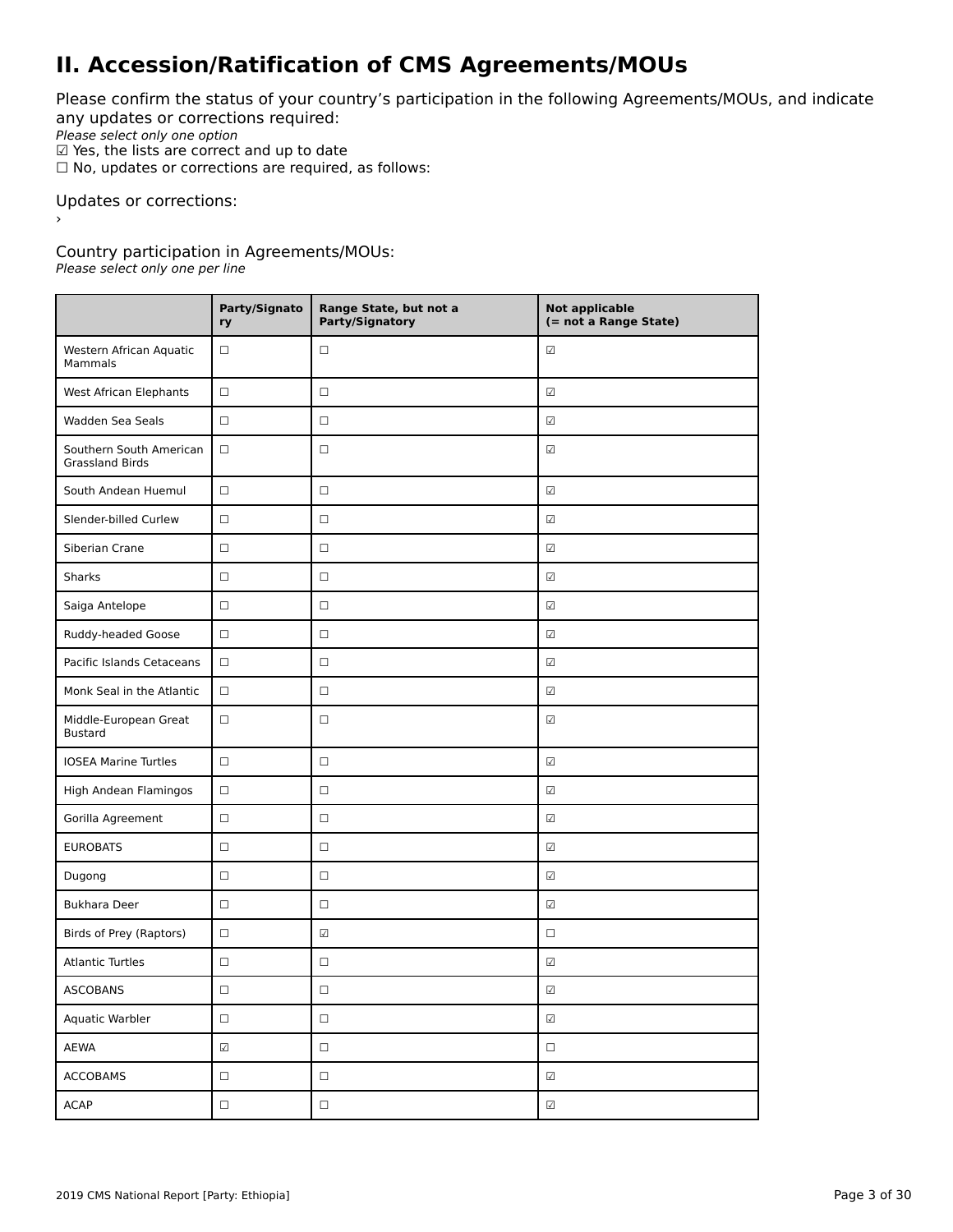# **III. Species on the Convention Appendices**

Please confirm that the Excel file linked to below correctly identifies the Appendix I species for which the

Please download the Appendix I species occurrence list for your country [here](http://tinyurl.com/y3yendbg).

Guidance: Article I(1)(h) of the Convention defines when a country is a Range State for a species, by reference also to the definition of "range" in Article I(1)(f). The latter refers to all the areas that a migratory species inhabits, stays in the deminion of Tange in Article ((1)(1). The facter felers to an the areas that a migratory species imfabits, stays in<br>temporarily, crosses or overflies at any time on its normal migration route. In adopting the current f reports, the Standing Committee was aware that there are occasional cases where it may be difficult to determine what is a "normal" migration route, and for example to distinguish this from aberrant or vagrant occurrences. This what is a "hormal" migration route, and for example to distinguish this nonraberrant or vagrant occurrences. Th<br>issue has been identified for possible examination in the future by the Sessional Committee of the CMS Scienti Council. In the meantime, if in doubt, please make the interpretation that you think will best serve the wider aims of the Convention. A note on the application of the Convention to Overseas Territories/Autonomous Regions of Parties can the convention. A note on the application of the convention to Overseas Territories/Adtonomous Re<br>be found at https://www.cms.int/sites/default/files/instrument/territories\_reservations%202015.pdf.

References throughout this report format to "species" should be taken to include subspecies where an Appendix to the References unbugnout this report format to "species" should be t<br>Convention so provides, or where the context otherwise requires.

Please select only one option

*riease select only one option*<br>മ Yes the file is correct and up to date (please upload the file as your confirmation of this, and include any comments  $\Xi$  ies the nie is correct and up to date (please<br>you may wish in respect of individual species)

you may wish in respect of mulvidual species)<br>□ No, amendments are needed and these are specified in the amended version of the Excel file provided (please  $\square$  ivo, amendments are needed and these are specified in the<br>upload the amended file using the attachment button below).

Please confirm that the Excel file linked to below correctly identifies the Appendix II species for which the

Please download the Appendix II species occurrence list for your country [here](http://tinyurl.com/y3yendbg).

Guidance: See the guidance note in question III.1 concerning the interpretation of "Range State". Please select only one option

*riease select only one option*<br>മ Yes the file is correct and up to date (please upload the file as your confirmation of this, and include any comments  $\Xi$  ies the nie is correct and up to date (please<br>you may wish in respect of individual species)

☐ No, amendments are needed and these are specified in the amended version of the Excel file provided (please upload the amended file using the attachment button below).upload the amended file using the attachment button below).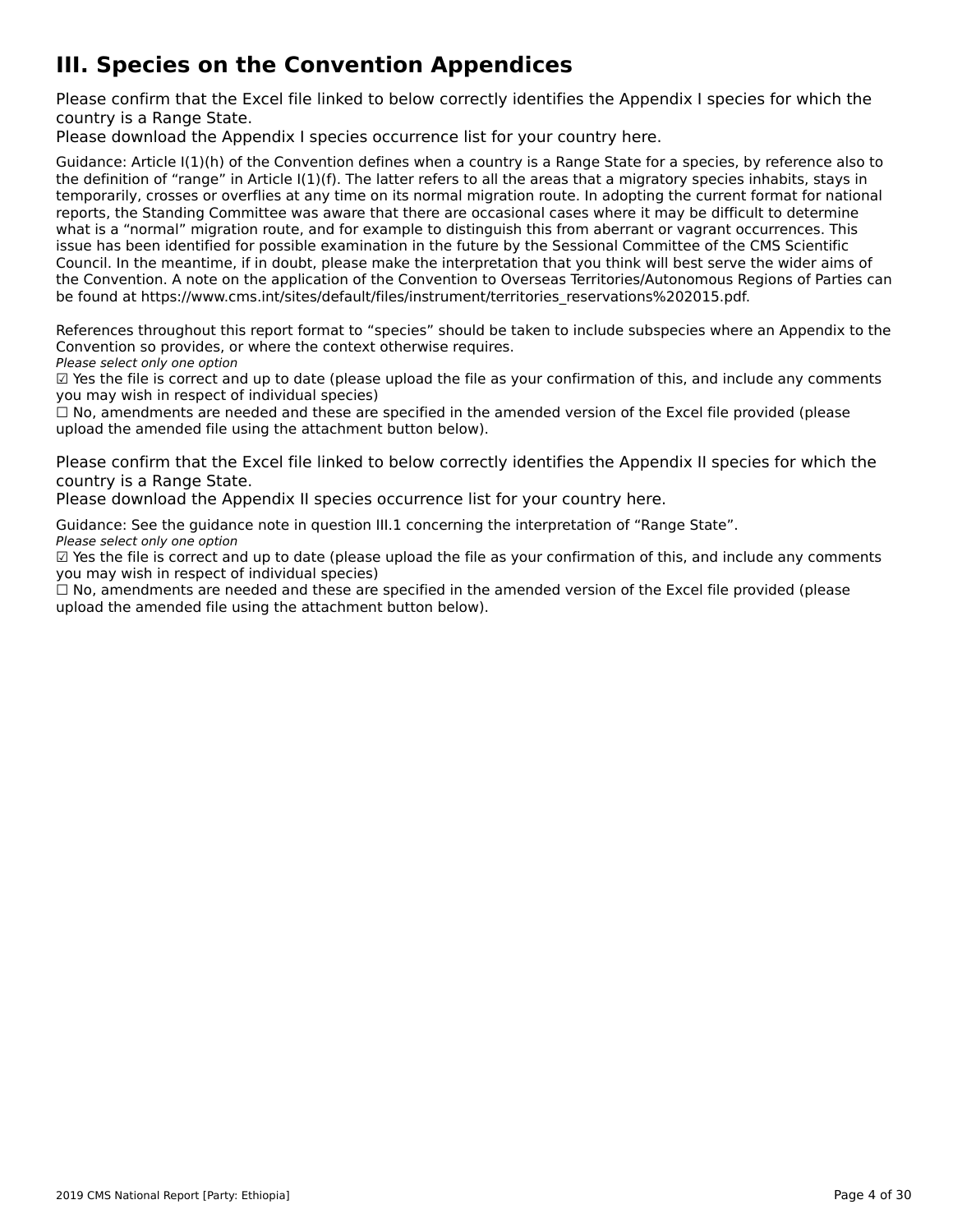# **IV. Legal Prohibition of the Taking of Appendix I Species**

Is the taking of Appendix I species prohibited by national or territorial legislation in accordance with CMS

Please select only one option Prease select only one option<br>☑ Yes for all Appendix I species  $\Box$  Yes for some species

□ Tes for some species<br>□ Yes for part of the country, or a particular territory or territories

 $\Box$  No

Please identify the legal statute(s) concerned

› The following legal frameworks prohibit or regulate any taking of the Appendix 1 species: **Princhologing in all alligency** is profibite of regulate any taking of the Appendix I Species.<br>Proclamation for Government Council Ratification of the International Treaty of Endangered Wildlife and Plants Trade, Proclamation No.14/1989 - adopted by the house of people and enforced by EWCA Proclamation to provide for the Development, Conservation and Utilization of Wildlife,Proclamation No.541/2007 - adopted by the House of Peoples' Representatives and enforced by EWCA; Regulation to provide Wildlife Development, Conservation and Utilization, Regulations No 163/2008 adopted by the Council of Ministers and enforced by EWCA; Convention of Conservation of the Migratory Species of Wild animals Ratification Proclamation No. 634/2009 adopted by the House of Peoples' Representatives and African-Natification Froclamation No. 034/2009 adopted by the House of Feoples Nepresentatives and African-<br>Eurasian waterbirds Agreement Ratification Proclamation No. 635/2009,adopted by the House of Peoples' Representatives.

**Exceptions**: Where the taking of Appendix I species is prohibited by national legislation, have any exceptions been granted to the prohibition?

**Please select only one option** 

☑ No

If yes, please indicate in the Excel file linked to below which species, which reasons among those in CMS<br>Article III(5) (a)-(d) justify the exception, any temporal or spatial limitations applying to the exception, and  $t_{\rm H}$  the natural results of the exception, any temporary spatial minimum applying to the exception, and

Please download the list of species [here](http://tinyurl.com/y66dcyte), select all that apply and upload the amended file using the

Guidance: According to Article III(5) of the Convention, exceptions to a legal prohibition against taking of Appendix I species can only be made for one (or more) of the reasons specified in sub-paragraphs (a)-(d) of that Article. For any species can only be made for one (or more) or the reasons specified in sub-paragraphs (a)-(u) or that Article. For any<br>species you list in this table, therefore, you must identify (in the second column of the table in the species you ust in this table, therefore, you must identify (in the second column of the table in the Excernie) at le<br>one of the reasons that justify the exception relating to that species. In any case where you identify r applying, please explain (in the third column) the nature of the "extraordinary circumstances" involved. According to Article III(5), exceptions granted for any of the four reasons must also be "precise as to content and limited in space and unit column; and indicate the date what the specific manuatory space that the Secretariate; in each case, while the Secretariat in accordance with Article third column; and indicate the date on which each exception was notified to the Secretariat in accordance with Article umu<br>III(7).

Please indicate in the Excel file linked to below the species for which taking is prohibited.

Please download the list of species [here](http://tinyurl.com/y4drhzs6), select all that apply and upload the amended file using the attachment button below.

Please identify the legal statute(s) concerned

**Exceptions**: Where the taking of Appendix I species is prohibited by national legislation, have any exceptions been granted to the prohibition? **Please select only one option**  $\square$  Yes

ים וכ<br>⊡ No

If yes, please indicate in the Excel file linked to below which species, which reasons among those in CMS n yes, please indicate in the Exception, any temporal or spatial limitations applying to the exception, and<br>Article III(5) (a)-(d) justify the exception, any temporal or spatial limitations applying to the exception, and the nature of the "extraordinary circumstances" that make the exception necessary.

Please download the list of species [here](http://tinyurl.com/y66dcyte), select all that apply and upload the amended file using the attachment button below.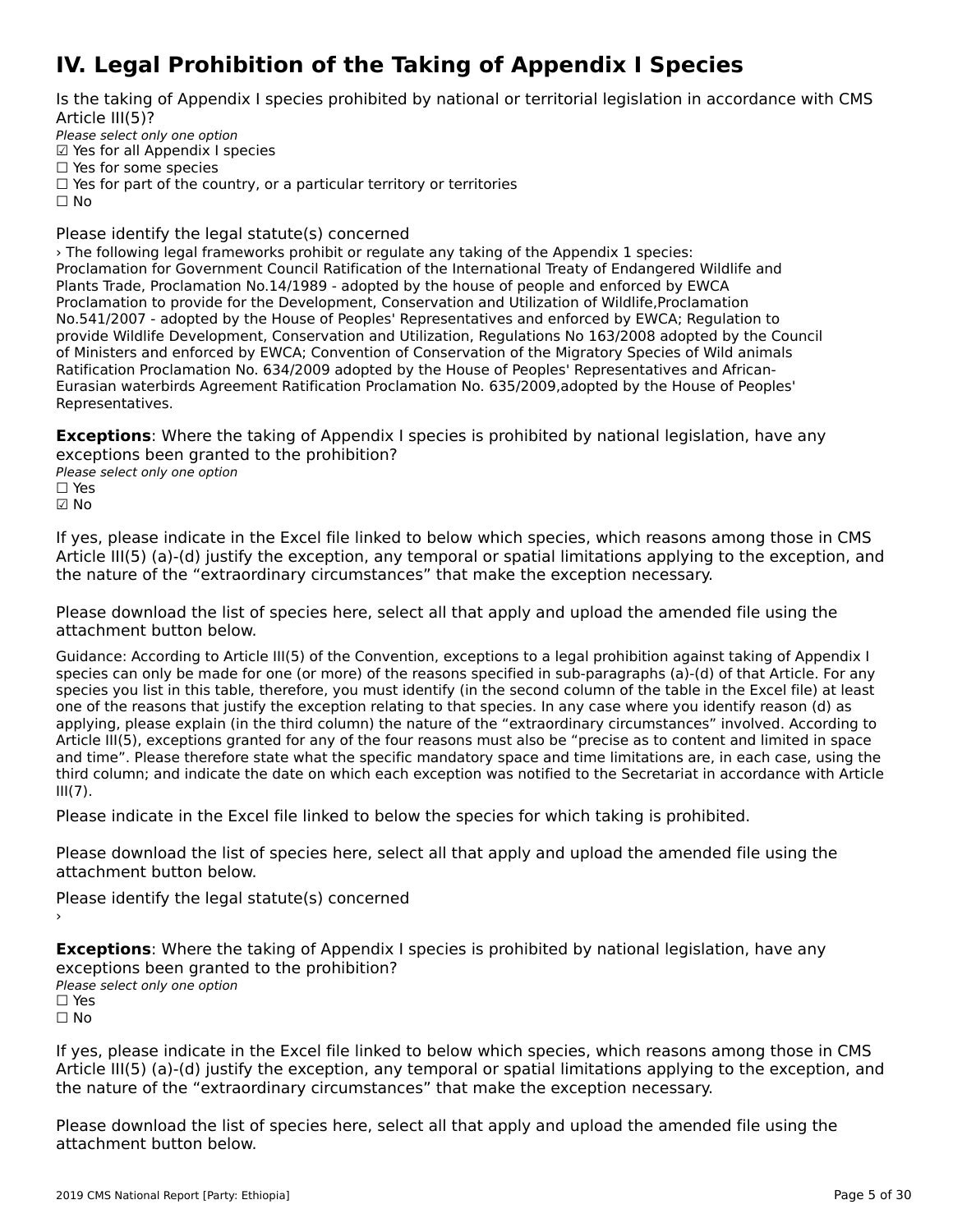Guidance: According to Article III(5) of the Convention, exceptions to a legal prohibition against taking of Appendix I species can only be made for one (or more) of the reasons specified in sub-paragraphs (a)-(d) of that Article. For any species can only be made for one (or more) or the reasons specified in sub-paragraphs (a)-(u) or that Article. For any<br>species you list in this table, therefore, you must identify (in the second column of the table in the species you ust in this table, therefore, you must identify (in the second column of the table in the Excernie) at le<br>one of the reasons that justify the exception relating to that species. In any case where you identify r applying, please explain (in the third column) the nature of the "extraordinary circumstances" involved. According to Article III(5), exceptions granted for any of the four reasons must also be "precise as to content and limited in space and time". Please therefore state what the specific mandatory space and time limitations are, in each case, using the and time. The ase therefore state what the specific manuatory space and time immetions are, in each case, using the<br>third column; and indicate the date on which each exception was notified to the Secretariat in accordance  $III(7)$ .

Where the taking of all Appendix I species is not prohibited and the reasons for exceptions in Article III(5) where the taking of an Appendix I species is not prombited and the reasons for exceptions in Article<br>do not apply, are steps being taken to develop new legislation to prohibit the taking of all relevant

Please select only one option ☐ Yes□ Yes<br>□ No

Please indicate which of the following stages of development applies Please select only one option□ Legislation being considered □ Legislation being c<br>□ Legislation in draft □ Legislation in drait<br>□ Legislation fully drafted and being considered for adoption in (specify year)

☐ Other

›

Please indicate in the Excel file linked to below the species for which taking is prohibited.

Please download the list of species [here](http://tinyurl.com/y4drhzs6), select all that apply and upload the amended file using the

Please identify the legal statute(s) concerned

Where the taking of all Appendix I species is not prohibited and the reasons for exceptions in Article III(5) do not apply, are steps being taken to develop new legislation to prohibit the taking of all relevant species?

⊃peete∋.<br>Please select only one option □ Yes<br>□ No

Please indicate which of the following stages of development applies: Please select only one optionPrease select only one option<br>□ Legislation being considered  $\Box$  Legislation in draft □ Legislation in drait<br>□ Legislation fully drafted and being considered for adoption in (specify year)

☐ Other

›

Where the taking of all Appendix I species is not prohibited and the reasons for exceptions in Article III(5) do not apply, are steps being taken to develop new legislation to prohibit the taking of all relevant species?

Please select only one option ☐ Yes $\square$  Yes

☐ No

Please indicate which of the following stages of development applies:

ricase mareace which o<br>Please select only one option

Prease select only one option<br>□ Legislation being considered

 $\Box$  Legislation in draft

□ Legislation in drait<br>□ Legislation fully drafted and being considered for adoption in (specify year)

′<br>□ Other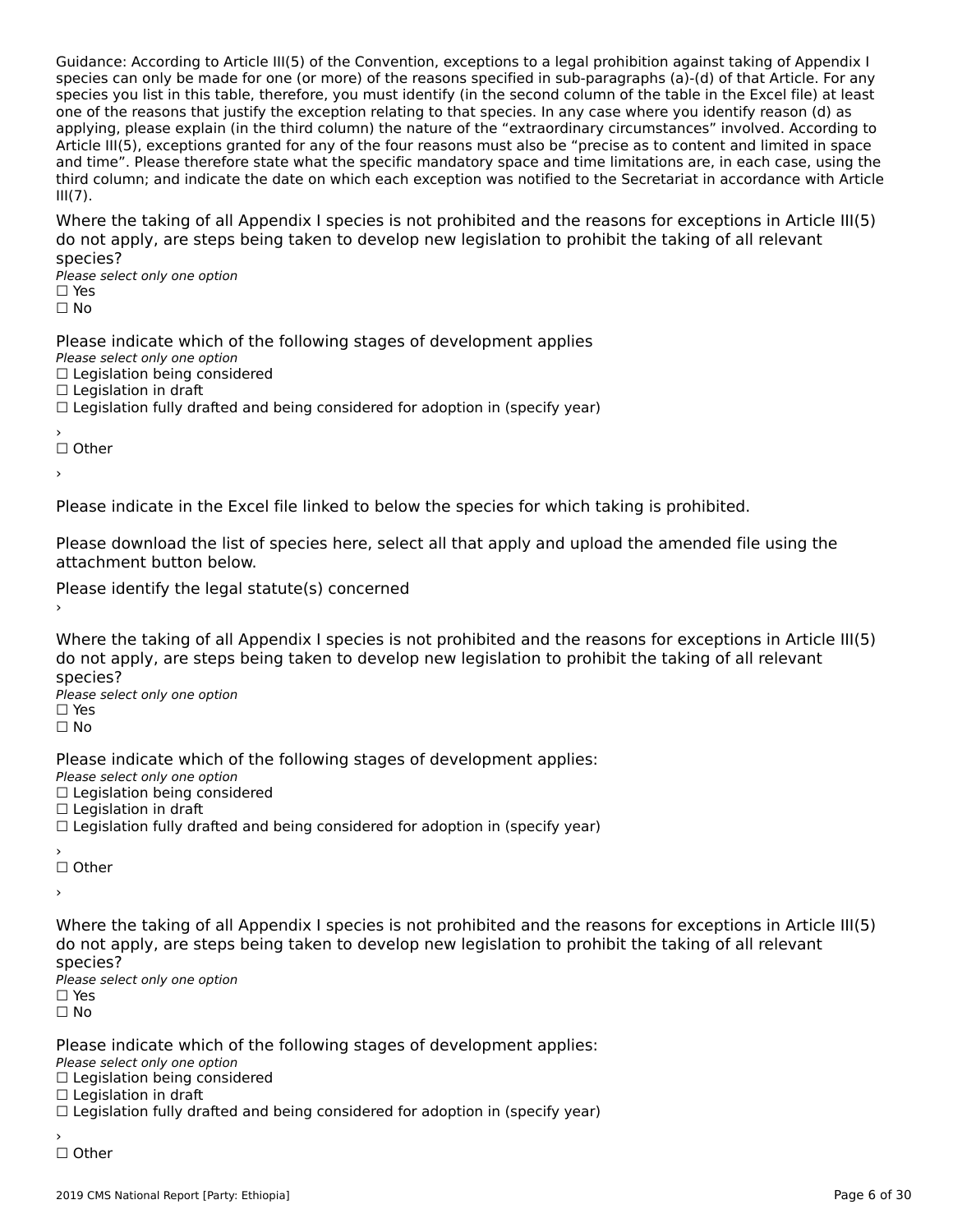Are any vessels flagged to your country engaged outside national jurisdictional limits in intentionally taking<br>Appendix Langgias? Please select only one option

*riease*<br>□ Yes ☑ No ⊠ No<br>□ Don't know

Please provide more information on the circumstances of the take, including any future plans in respect of such canc.

 $\,$ 

›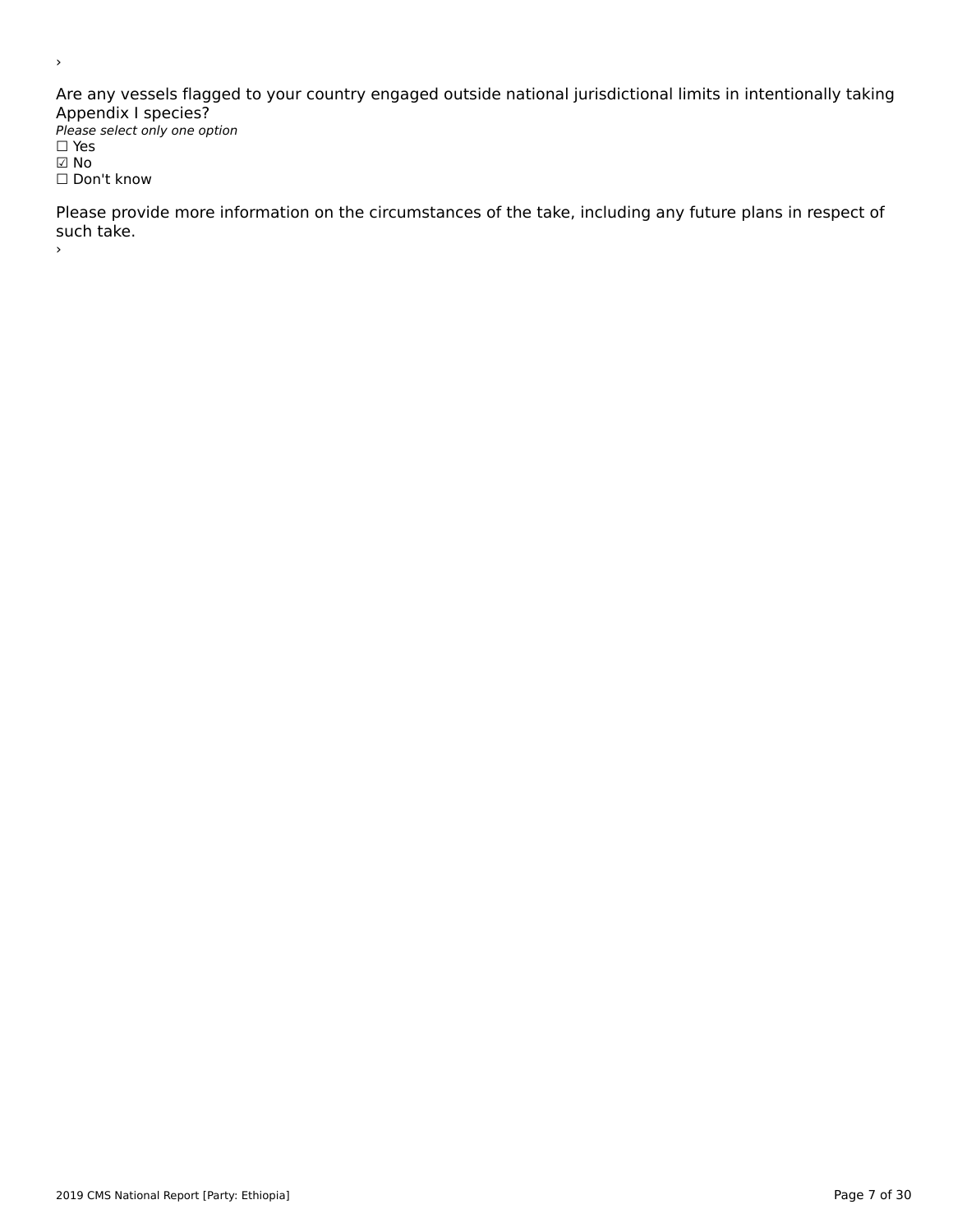### **V. Awareness**

(SPMS Target 1: People are aware of the multiple values of migratory species and their habitats and migration systems, and the steps they can take to conserve them and ensure the sustainability of anymigration systems, and the steps they can take to conserve them and ensure the sustainability of any use.)

During the reporting period, please indicate the actions that have been taken by your country to increase people's aware liess of the Valley of Highatoly species, their happens and implation systems (note that

answers given in secul<br>(Select all that apply).

University on the tapply.<br>○ Campaigns on specific topics

□ Campaigns on specific topics<br>☑ Teaching programmes in schools or colleges

☑ Press and media publicity, including social media

⊠ Fress and media publicity, including social media<br>☑ Community-based celebrations, exhibitions and other events

☑ Engagement of specific stakeholder groups

⊠ Engagement or spet<br>□ Special publications

□ Special publications<br>□ Interpretation at nature reserves and other sites

□ interpretation at natur<br>☑ Other (please specify)

› - Celebration of WMBD;

Seculation of WMDD,<br>Generally, multifaceted awareness raising programmes/actions on biodiversity for the general public and decision makers undertaken; These include:

Mass media (electronics and printing);

היים ובכבריים (enectronics and printing),<br>∏Face to face conservation education around Protected Areas (PAs) =370,105

 $B$ iodiversity forums at selected schools, universities and communities;<br> $B$ 

∏Organizing visits for target groups to selected protected areas (PAs);

Organizing events to local communities to exchange experiences and share information;

Celebrating Environmental, Biodiversity, Wildlife and Migratory Birds Days; and

Various biodiversity related workshops, exhibitions, symposiums and conferences.

•Over 70 nature clubs established across the country;

•Mass mobilization on PAs management, and soil and water conservation.

•iviass mobilization<br>□ No actions taken

### **Impact of actions**

Please indicate any specific elements of CMS COP Resolutions 11.8 (Rev. COP12) (Communication,<br>Information and Outreach Plan) and 11.9 (World Migratory Bird Day) which have been particularly taken minimation and Outreach Fran) and II.9 (Wond Migratory Bird Day) which have been particularly taken.<br>forward by the U

› There is a general communication strategy at institution level and communication efforts in this regard have been coherent within the CMS Family and NBSAPs. World Migratory Birds Day (WMBD) was colorfully celebrated every year and made public through different mass media. The outreach programs give emphasis to existing gaps in terms of knowledge, attitude and practice. It is believed that all efforts made so far have to existing gaps in terms or knowledge, attitude and practice. It is b<br>brought considerable behavioral change among the general public.

You have attached the following documents to this answer.

WMBD\_Celebration Lake Chitu.jpg [WMBD\\_Celebration\\_\\_\\_Lake\\_Chitu1.jp](http://cms-ort.ort-production.linode.unep-wcmc.org/answers/2670740/documents/1953)[g](http://cms-ort.ort-production.linode.unep-wcmc.org/answers/2670740/documents/1952)

Overall, how successful have these awareness actions been in achieving their objectives? Overall, HOW<br>Tick on a box

∩iek one box<br>Please select only one option

 $\Box$  1. Very little impact

 $□$  1. Very little link<br> $□$  2. Small impact

☑ 3. Good impact

⊠ 3. Good impact<br>□ 4. Large positive impact

☐ Not known

Please identify the main form(s) of evidence that has/have been used to make this assessment. rease identity the main form(s) or evidence that has have been used to make this assessment.<br>According to the findings of the assessment of feedback from community members which were provided conservation education, there was considerable positive change in their perception on migratory and other conservation education,<br>species of wild animals.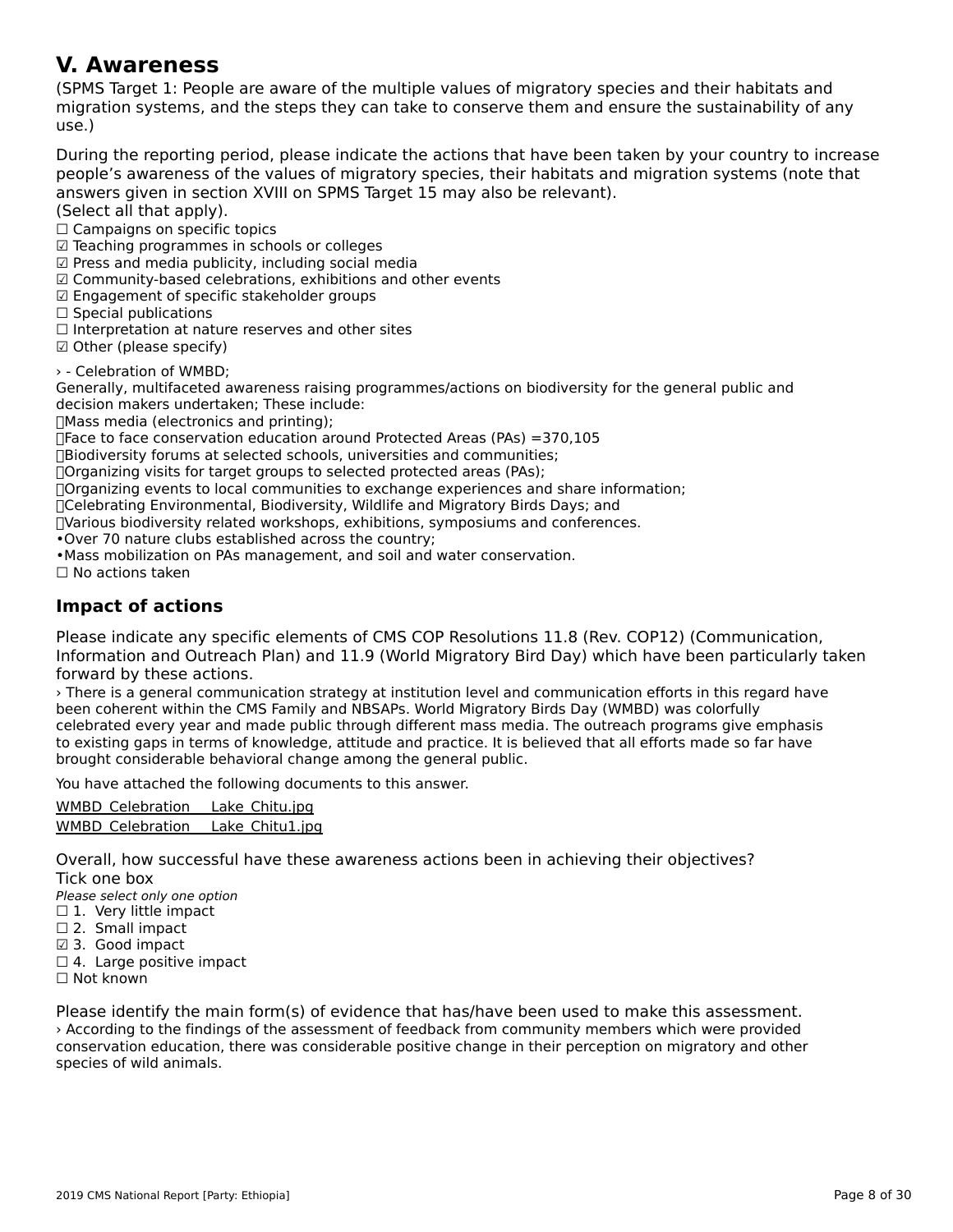#### **VI. Mainstreaming Migratory Species in Other Sectors andProcesses**<br>Processes **Processes**

(SPMS Target 2: Multiple values of migratory species and their habitats have been integrated into international, national and local development and poverty reduction strategies and planning processes, incernational, hational and local development and poverty reduction strategies and planning processes,<br>including on livelihoods, and are being incorporated into national accounting, as appropriate, and reporting systems.)

Does the conservation of migratory species currently feature in any national or local strategies and/or planning processes in your country relating to development, poverty reduction and/or livelihoods? pianning processes in y<br>Please select only one option

⊠ Yes<br>□ No

Please provide a short summary:

I case provide a short sammary.<br>> The national biodiversity strategic action plan (NBSAP) addresses the issue of development and conservation of habitats of migratory species.

Do the 'values of migratory species and their habitats' referred to in SPMS Target 2 currently feature in any other national reporting processes in your country? Please select only one option ☑ Yes

☐ No

Please provide a short summary:

riedse provide a short summary.<br>> The national biodiversity strategic action plan (NBSAP) takes into account conservation of habitats of migratory species.

Describe the main involvements (if any) of non-governmental organizations and/or civil society in the conservation of migratory species in your country.

› The Ethiopian wildlife and Natural History Society (EWNHS) is actively involved in IBA Sites conservation. Wetland International has been involved in the Central Rift Valley Basin conservation. FZS and AWF are also we hand international has been involved in the Central Kilt valley basili conservation. I 23 and AWI are also<br>active in the afro-montane hot spot areas where they support various migratory species of birds. IUCN has active in the ano-montane not spot areas when<br>been engaged in the conservation of Lake Abe.

Describe the main involvements (if any) of the private sector in the conservation of migratory species in your country.

› No private sector has not been involved in the same.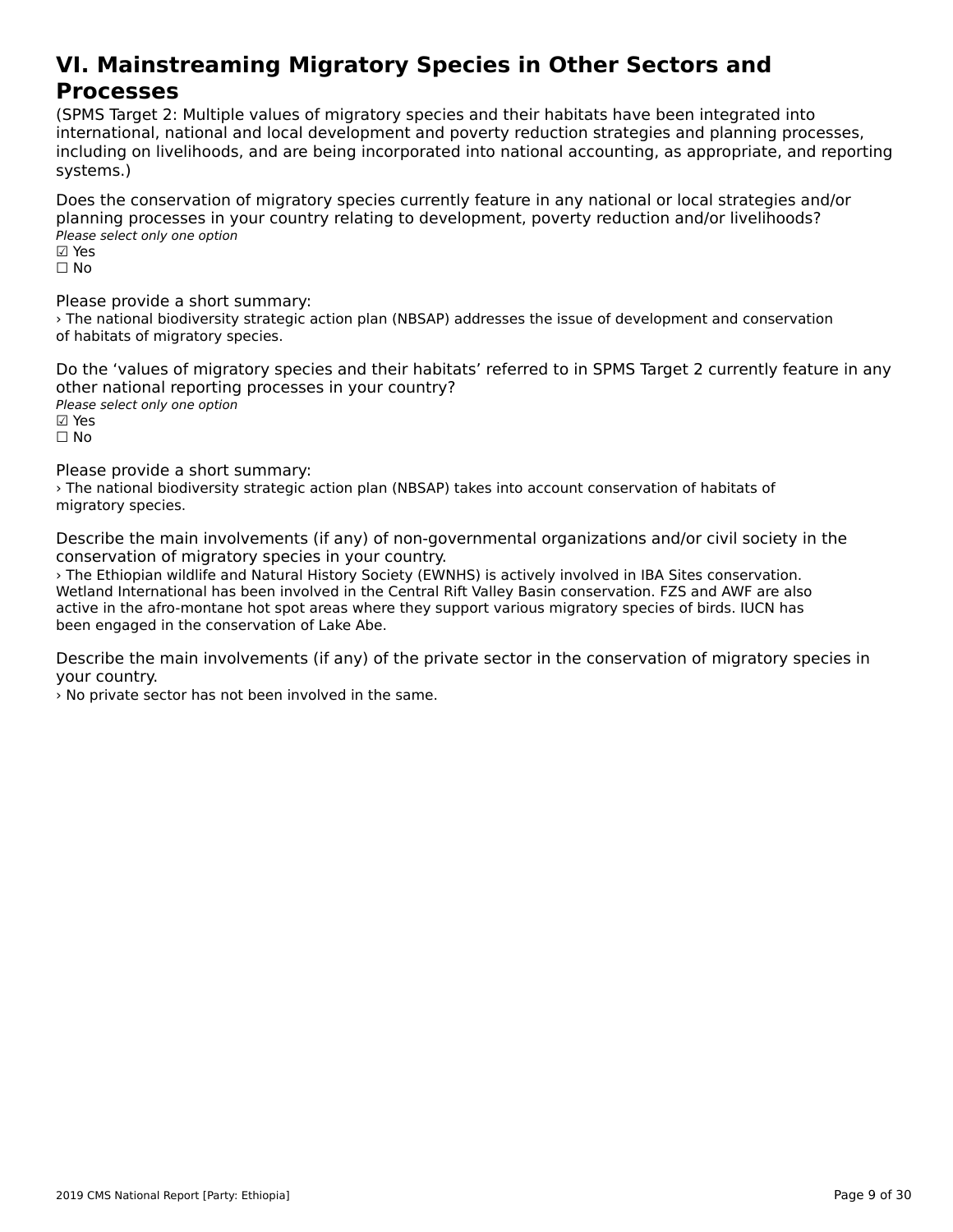# **VII. Governance, Policy and Legislative Coherence**

(SPMS Target 3: National, regional and international governance arrangements and agreements affecting migratory species and their migration systems have improved significantly, making relevant policy, lingratory species and their migration systems nave improved significantly, making relevant polic<sub>i</sub><br>legislative and implementation processes more coherent, accountable, transparent, participatory, equitable and inclusive.)

Have any governance arrangements affecting migratory species and their migration systems in your country, or in which your country participates, improved during the reporting period? country, or m wmcn you<br>Please select only one option

⊠ Yes

☐ No, but there is scope to do so

□ No, but there is scope to do so<br>□ No, because existing arrangements already satisfy all the points in Target 3

Please provide a short summary:

› Ethiopia has reviewed the previous wildlife legal frameworks and drafted a new wildlife laws which take migratory species of wild animals and their habitats into consideration.

To what extent have these improvements helped to achieve Target 3 of the Strategic Plan for Migratory Species (see text above)? Tick one box.

**Please select only one option** 

- ☑ 1. Minimal contribution
- □ 2. Partial contribution
- □ 2. Fartial contribution<br>□ 3. Good contribution
- □ 5. Oood contribution<br>□ 4. Major contribution
- ☐ Not known

Please describe briefly how this assessment was made

› It is difficult to find out their contribution as laws are not yet implemented.

Has any committee or other arrangement for liaison between different sectors or groups been established rias any committee or other arrangement for naison between unferent sectors or groups been t<br>at national or other territorial level in your country that addresses CMS implementation issues?

Guidance: There is no fixed model for what these arrangements may involve, and it is for each Contracting Party to decide what best suits its own circumstances. Examples could include a steering group that includes representatives of territorial administration authorities, a coordination committee that involves the lead government department (e.g. environment) working with other departments (e.g. agriculture, industry); a forum that brings together government and NGOs; a liaison group that links with business and private sector interests; a stakeholder forum involving representatives of indigenous and local communities; a coordination team that brings together the National Focal Points for each of the biodiversity-related MEAs to which the country is a Party (see also question VII.3); or any other appropriate mechanism. These mechanisms may be specifically focused on migratory species issues, or they may appropriate mechanism. These mechanisms may be specifically focused on imigratory species issues, or they may<br>address CMS implementation in conjunction with related processes such as NBSAP coordination, a National Ramsar Committee, etc. The Manual for National Focal Points for CMS and its Instruments

Committee, etc. The Manual for National Pocal Points for CM3 and its instruments<br>(https://www.cms.int/sites/default/files/basic\_page\_documents/Internet\_english\_09012014.pdf ) may be helpful in giving further context for this.

- giving further context for t<br>Please select only one option
- ☐ Yes☑ No

Please provide a short summary:›

Does collaboration between the focal points of CMS and other relevant Conventions take place in your<br>country to develop the coordinated and synemiatic approaches described in paragraphs 23-25 of CMS COP Resolution 11.10 (Rev. COP12) (Synergies and partnerships)?Resolution 11.10 (Rev. COP12) (Synergies and partnerships)? Please select only one option riease<br>☑ Yes ☐ No

### Please provide a short summary:

› There is synergy between the CMS family as Ethiopia is party to AEWA too. There also considerable number of local and global partners (e.g. EWNHS, PHE-Consertium, WSE, Wetland International, FZS, AWF, Farm Africa,  $\frac{1}{2}$ etc...) which have been supporting sound conservation of key habitats of migratory species.

Has your country or any jurisdictional subdivision within your country adopted legislation, policies or action<br>Regard that promote community involvement in conservation of CMS-listed species? plans that promote community involvement in conservation of CMS-listed species? Please select only one option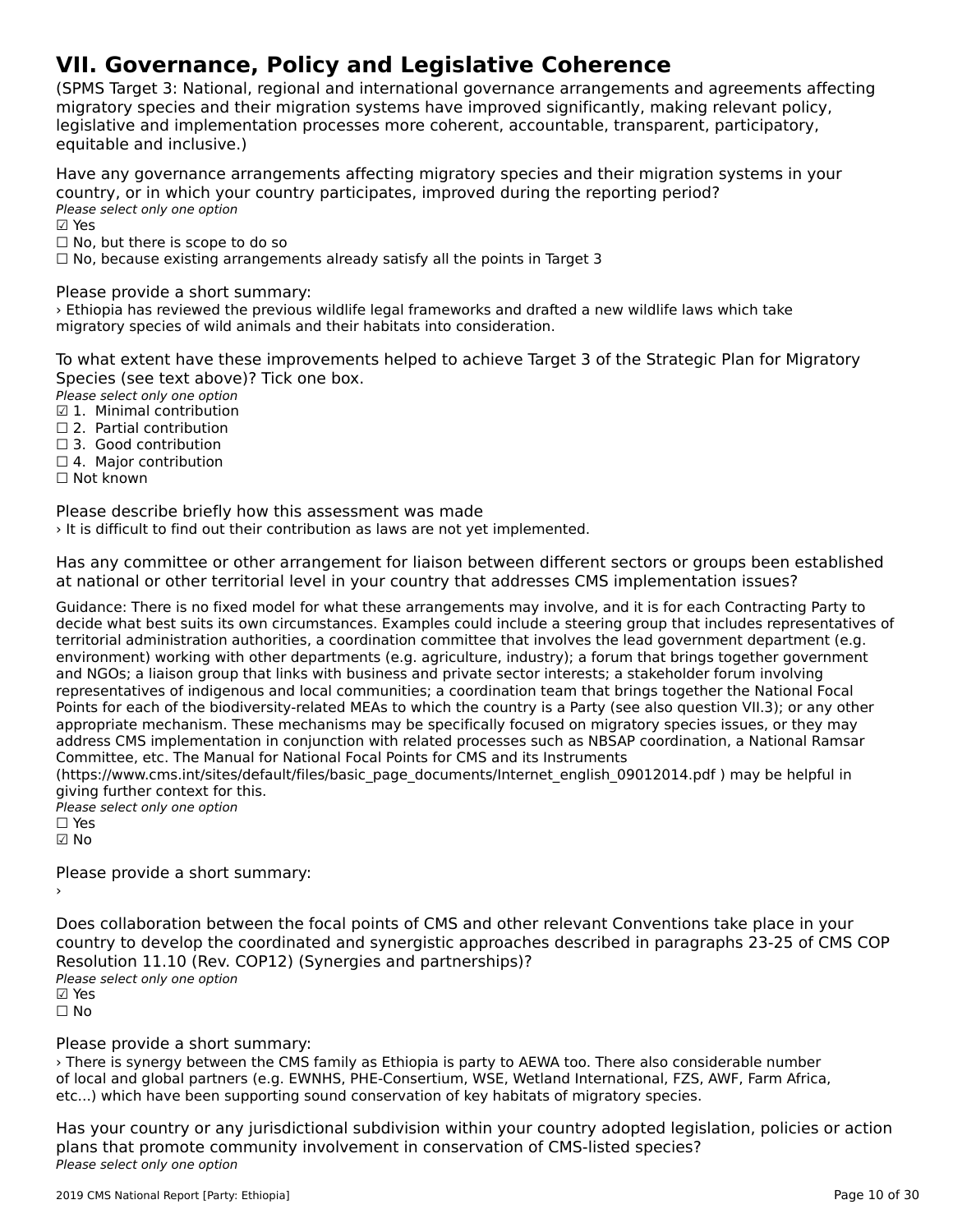☐ Yes ☑ No

 $\rightarrow$ 

Please identify the legislation, policies or action plans concerned: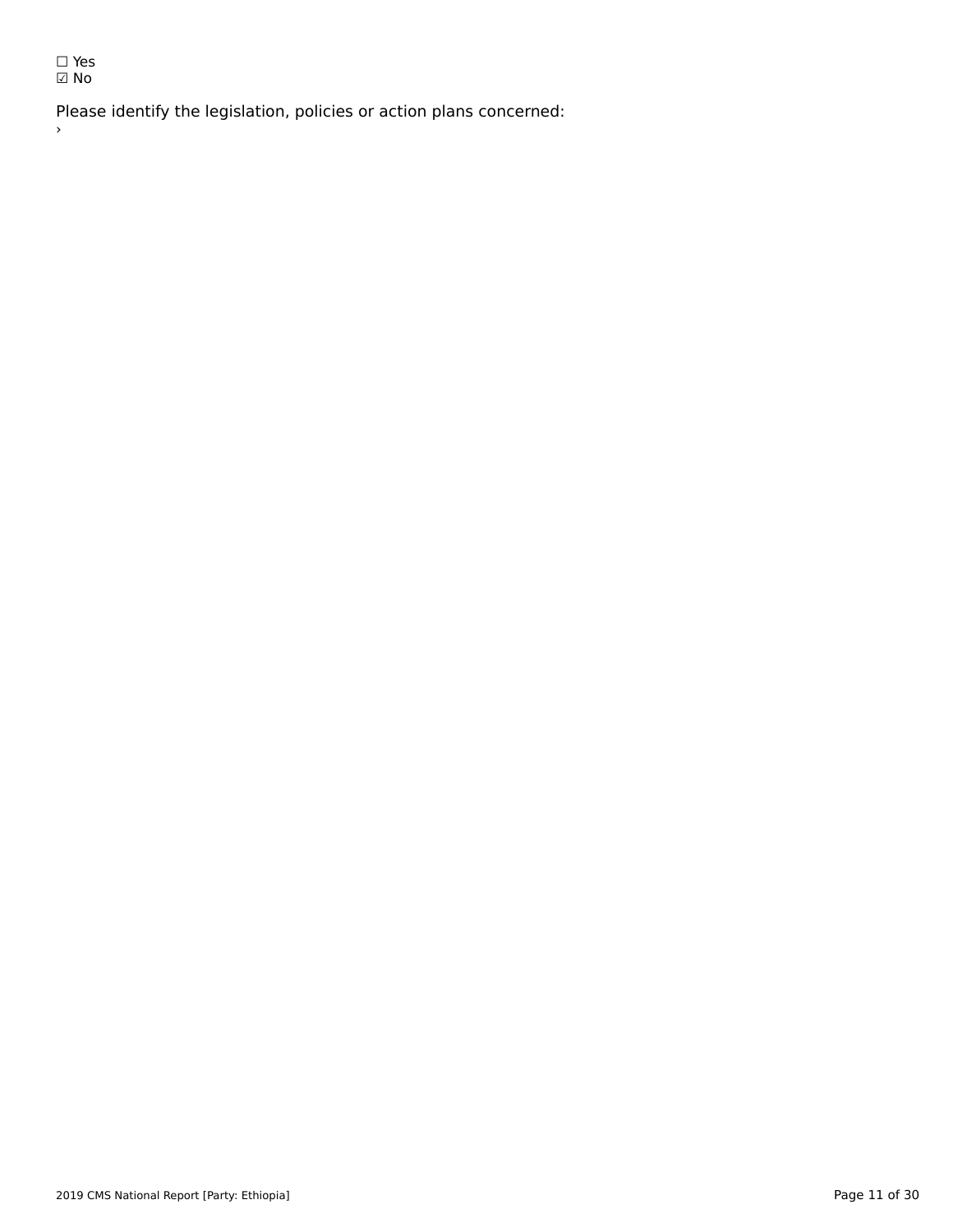### **VIII. Incentives**

(SPMS Target 4: Incentives, including subsidies, harmful to migratory species, and/or their habitats are כדיום ומונסות iarget 4. Incentives, including subsidies, naminal to migratory species, and/or their nabitats are<br>eliminated, phased out or reformed in order to minimize or avoid negative impacts, and positive incentives eminiaced, phased out of reformed in order to minimize or avoid negative impacts, and positive incenti<br>for the conservation of migratory species and their habitats are developed and applied, consistent with for the conservation of migratory species and their nabitats are developed and applied, consistent with<br>engagements under the CMS and other relevant international and regional obligations and commitments.)

Has there been any elimination, phasing out or reforming of harmful incentives in your country resulting in benefits for migratory species?

<del>Defients for fingfatory</del> 5<br>Please select only one option  $\square$  Yes □ Partly / in some areas □ Fartly / iii some areas<br>☑ No, but there is scope to do so ⊠ No, but there is scope to do so<br>□ No, because no such incentives have existed

Please indicate what measures were implemented and the time-periods concerned.

Please indicate what measures were implemented and the time-periods concerned.

Has there been development and/or application of positive incentives in your country resulting in benefits for migratory species? ror ringratory spectes.<br>Please select only one option

*riease*<br>□ Yes □ ies<br>□ Partly / in some areas □ Fartly / iii some areas<br>☑ No, but there is scope to do so

⊠ No, but there is scope to do so<br>□ No, because there is no scope to do so

Please indicate what measures were implemented and the time-periods concerned. ›

Please indicate what measures were implemented and the time-periods concerned.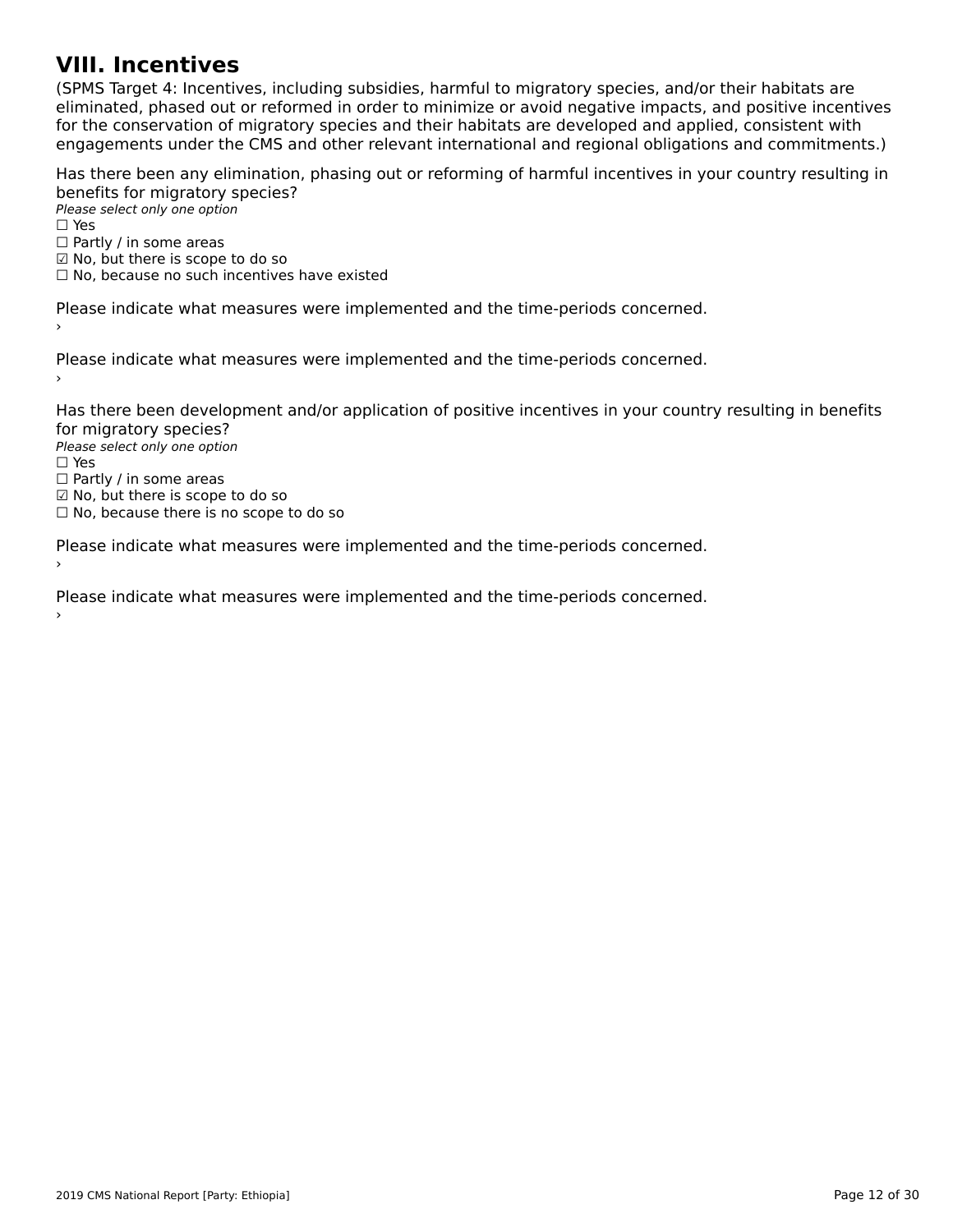# **IX. Sustainable Production and Consumption**

(SPMS Target 5: Governments, key sectors and stakeholders at all levels have taken steps to achieve or have implemented plans for sustainable production and consumption, keeping the impacts of use of natural resources, including habitats, on migratory species well within safe ecological limits to promote the favourable conservation status of migratory species and maintain the quality, integrity, resilience, and ecological connectivity of their habitats and migration routes.)

During the reporting period, has your country implemented plans or taken other steps concerning sustainable production and consumption which are contributing to the achievement of the results defined in SPMS Target 5?in SPMS Target 5? Please select only one option

rıease<br>□ Yes □ ies<br>☑ In development / planned ☐ No

Please describe the measures that have been planned, developed or implemented

Please describe what evidence exists to show that the intended results of these measures are being achieved.achieved.<br>>

Please describe the measures that have been planned, developed or implemented › The existing wildlife legal frameworks have been reviewed and draft wildlife laws that take wildlife utilization me existing whalle legal its<br>matters are being developed.

Please describe what evidence exists to show that the intended results of these measures are being achieved.

› The laws are not yet implemented and thus difficult to measure the achievements recorded so far.

What is preventing progress?

2019 CMS National Report [Party: Ethiopia]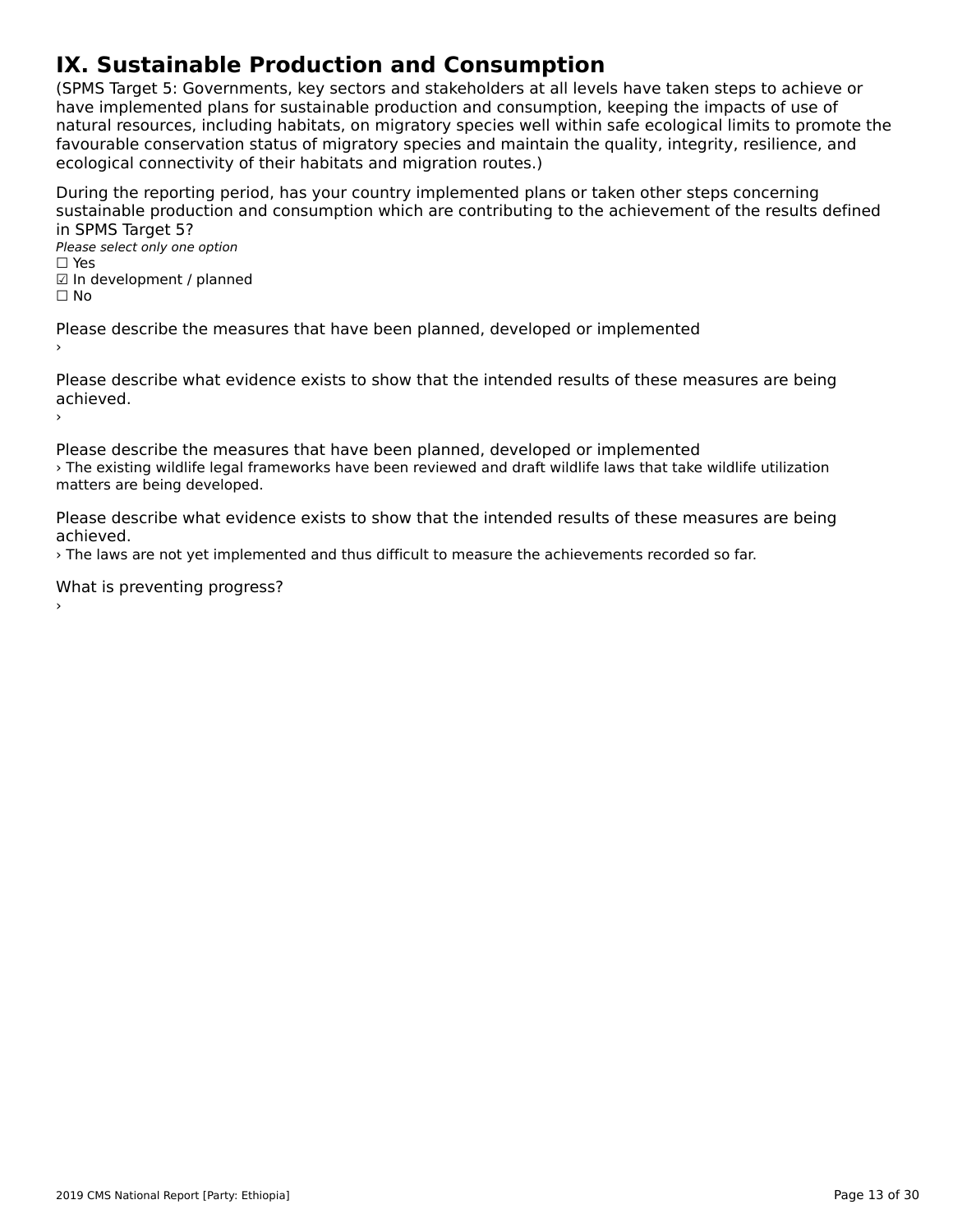#### **X. Threats and Pressures Affecting Migratory Species; Including Obstacles to MigrationObstacles to Migration**

(SPMS Targets 6+7: Fisheries and hunting have no significant direct or indirect adverse impacts onוסו כאיראכן, וואס הארטייט וואס ומילכל וואס הארטייט ווערכל מסיפור וואס מארטייט ווערכל מסיפור וואס מארטייט ווערכ<br>migratory species, their habitats or their migration routes, and impacts of fisheries and hunting are within migratory species, their nabitats of their migration routes, and impacts or ilsheries and numing a<br>safe ecological limits; Multiple anthropogenic pressures have been reduced to levels that are not sale ecological limits, Multiple antihopogenic pressures have been reduced to levels that are not<br>detrimental to the conservation of migratory species or to the functioning, integrity, ecological connectivity and resilience of their habitats.)

### **Which of the following pressures on migratory species or their habitats are having an adverse impact in your country on migratory species included in the CMS Appendices?**

Guidance: This question asks you to identify the important pressures that are reliably known to be having an actual adverse impact on CMS-listed migratory species at present. Please avoid including speculative an actual auverse impact on civis-listed migratory species at present. Flease avoid including speculative<br>information about pressures that may be of some potential concern but whose impacts have not yet been demonstrated.

Please note that, consistent with the terms of the Convention, "in your country" may in certain circumstances include areas outside national jurisdictional limits where the activities of any vessels flagged ch curristances include areas<br>to your country are involved.

Direct killing and taking

|                              | Species/species groups affected (please provide names and<br>indicate whether Appendix I and/or Appendix II); and any other<br>details | Overall relative severity of impact<br>$1 =$ severe<br>$2 =$ moderate<br>$3 = low$ |
|------------------------------|----------------------------------------------------------------------------------------------------------------------------------------|------------------------------------------------------------------------------------|
| Illegal hunting              | Acinonyx jubatus, Equus africanus, Equus grevyi                                                                                        |                                                                                    |
| Legal hunting                |                                                                                                                                        |                                                                                    |
| Other harvesting and<br>take |                                                                                                                                        |                                                                                    |
| Illegal trade                | Acinonyx jubatus, Panthera Pardus and Panthera leo                                                                                     |                                                                                    |
| Deliberate poisoning         |                                                                                                                                        |                                                                                    |

### Bycatch

|         | Species/species groups affected (please provide names and<br>indicate whether Appendix I and/or Appendix II); and any other<br>details | Overall relative severity of impact<br>$1 =$ severe<br>$2 =$ moderate<br>$3 =$ low |
|---------|----------------------------------------------------------------------------------------------------------------------------------------|------------------------------------------------------------------------------------|
| Bycatch |                                                                                                                                        |                                                                                    |

#### Collisions and electrocution

|                  | Species/species groups affected (please provide names and<br>indicate whether Appendix I and/or Appendix II); and any other<br>details | Overall relative severity of impact<br>$1 =$ severe<br>$2 =$ moderate<br>$3 =$ low |
|------------------|----------------------------------------------------------------------------------------------------------------------------------------|------------------------------------------------------------------------------------|
| Electrocution    | Gyps africanus, Gyps rueppelli and Neophron percnopterus                                                                               |                                                                                    |
| Wind turbines    |                                                                                                                                        |                                                                                    |
| Other collisions |                                                                                                                                        |                                                                                    |

### Other mortality

| Species/species groups affected (please provide names and<br>indicate whether Appendix I and/or Appendix II); and any other<br>details | Overall relative severity of impact<br>$1 =$ severe<br>$2 =$ moderate<br>$3 =$ low |
|----------------------------------------------------------------------------------------------------------------------------------------|------------------------------------------------------------------------------------|
|----------------------------------------------------------------------------------------------------------------------------------------|------------------------------------------------------------------------------------|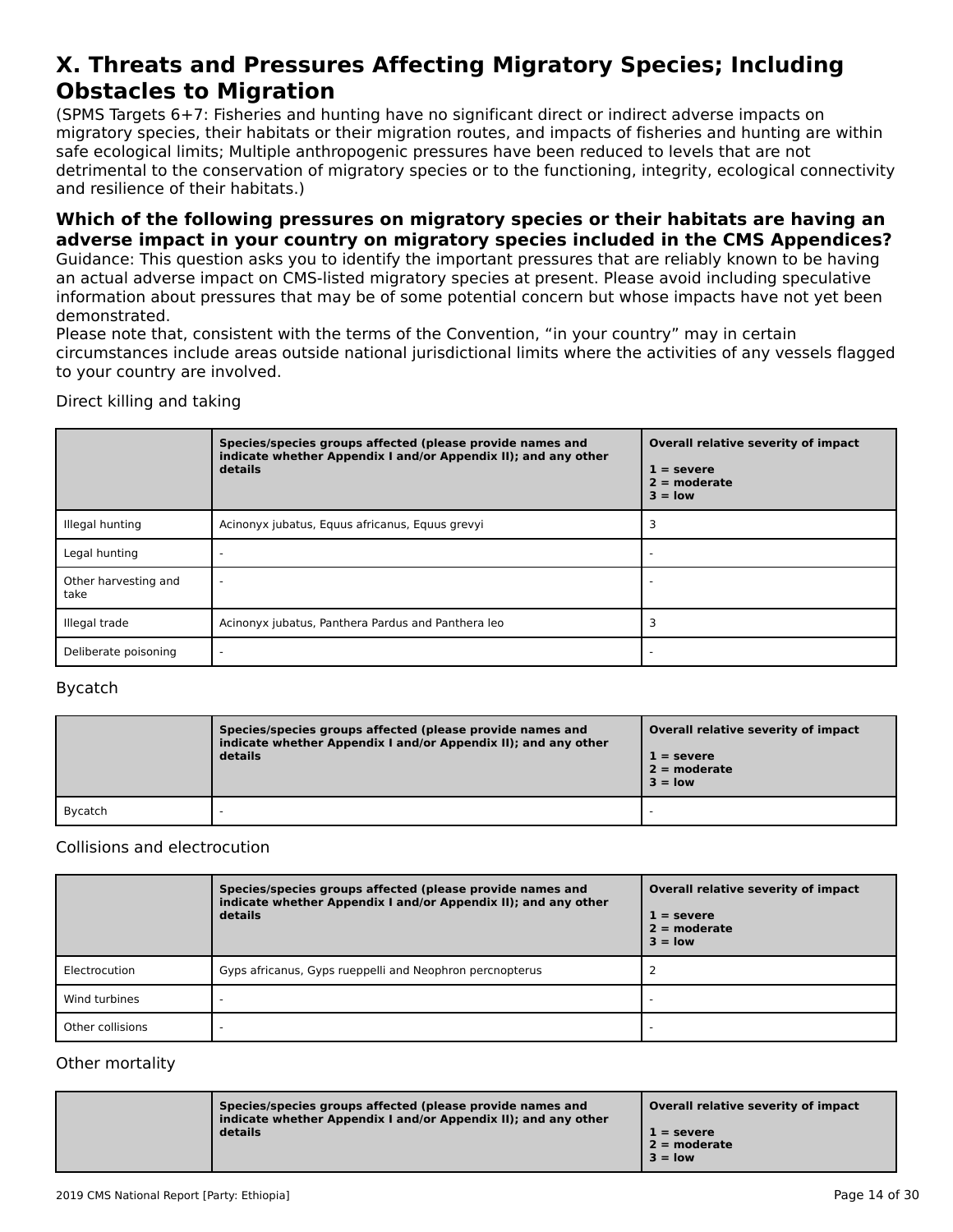| Predation                        | Equus grevyi and Equus africanus |   |
|----------------------------------|----------------------------------|---|
| Disease                          |                                  |   |
| Accidental/indirect<br>poisoning | -                                |   |
| Unexplained stranding<br>events  | $\overline{a}$                   | - |

### Alien and/or invasive species

|                                  | Species/species groups affected (please provide names and<br>indicate whether Appendix I and/or Appendix II); and any other<br>details | Overall relative severity of impact<br>$1 =$ severe<br>$2 =$ moderate<br>$3 = low$ |
|----------------------------------|----------------------------------------------------------------------------------------------------------------------------------------|------------------------------------------------------------------------------------|
| Alien and/or invasive<br>species | Equus grevyi, Acinonyx jubatus                                                                                                         |                                                                                    |

### Disturbance and disruption

|                  | Species/species groups affected (please provide names and<br>indicate whether Appendix I and/or Appendix II); and any other<br>details | Overall relative severity of impact<br>$1 =$ severe<br>$2 =$ moderate<br>$3 =$ low |
|------------------|----------------------------------------------------------------------------------------------------------------------------------------|------------------------------------------------------------------------------------|
| Disturbance      |                                                                                                                                        |                                                                                    |
| Light pollution  |                                                                                                                                        |                                                                                    |
| Underwater noise |                                                                                                                                        |                                                                                    |

### Habitat destruction/degradation

|                                                       | Species/species groups affected (please provide names and<br>indicate whether Appendix I and/or Appendix II); and any other<br>details | Overall relative severity of impact<br>$1 =$ severe<br>$2 = moderate$<br>$3 = \text{low}$ |
|-------------------------------------------------------|----------------------------------------------------------------------------------------------------------------------------------------|-------------------------------------------------------------------------------------------|
| Habitat loss/destruction<br>(including deforestation) | Kobus kob leucotis, Acinonyx jubatus, Equus grevyi, Giraffa camelopardalis,<br>Panthera pardus, Lycaon pictus and Panthera leo         | 2                                                                                         |
| Habitat degradation                                   | Acinonyx jubatus, Equus grevyi, Giraffa camelopardalis, Panthera pardus,<br>Lycaon pictus and Panthera leo                             | 2                                                                                         |
| Mineral<br>exploration/extraction                     | Phoeniconaias minor                                                                                                                    | 3                                                                                         |
| Unsustainable<br>land/resource use                    | Acinonyx jubatus, Equus grevyi, Giraffa camelopardalis, Panthera pardus,<br>Lycaon pictus and Panthera leo,                            |                                                                                           |
| Urbanization                                          | Equus grevyi,                                                                                                                          | 3                                                                                         |
| Marine debris (including<br>plastics)                 | $\sim$                                                                                                                                 |                                                                                           |
| Other pollution                                       |                                                                                                                                        |                                                                                           |
| Too much/too little water                             | Phoeniconaias minor,                                                                                                                   | 2                                                                                         |
| Fire                                                  | Panthera pardus, Lycaon pictus and Panthera leo                                                                                        | 2                                                                                         |
| Physical barriers                                     |                                                                                                                                        |                                                                                           |

Climate change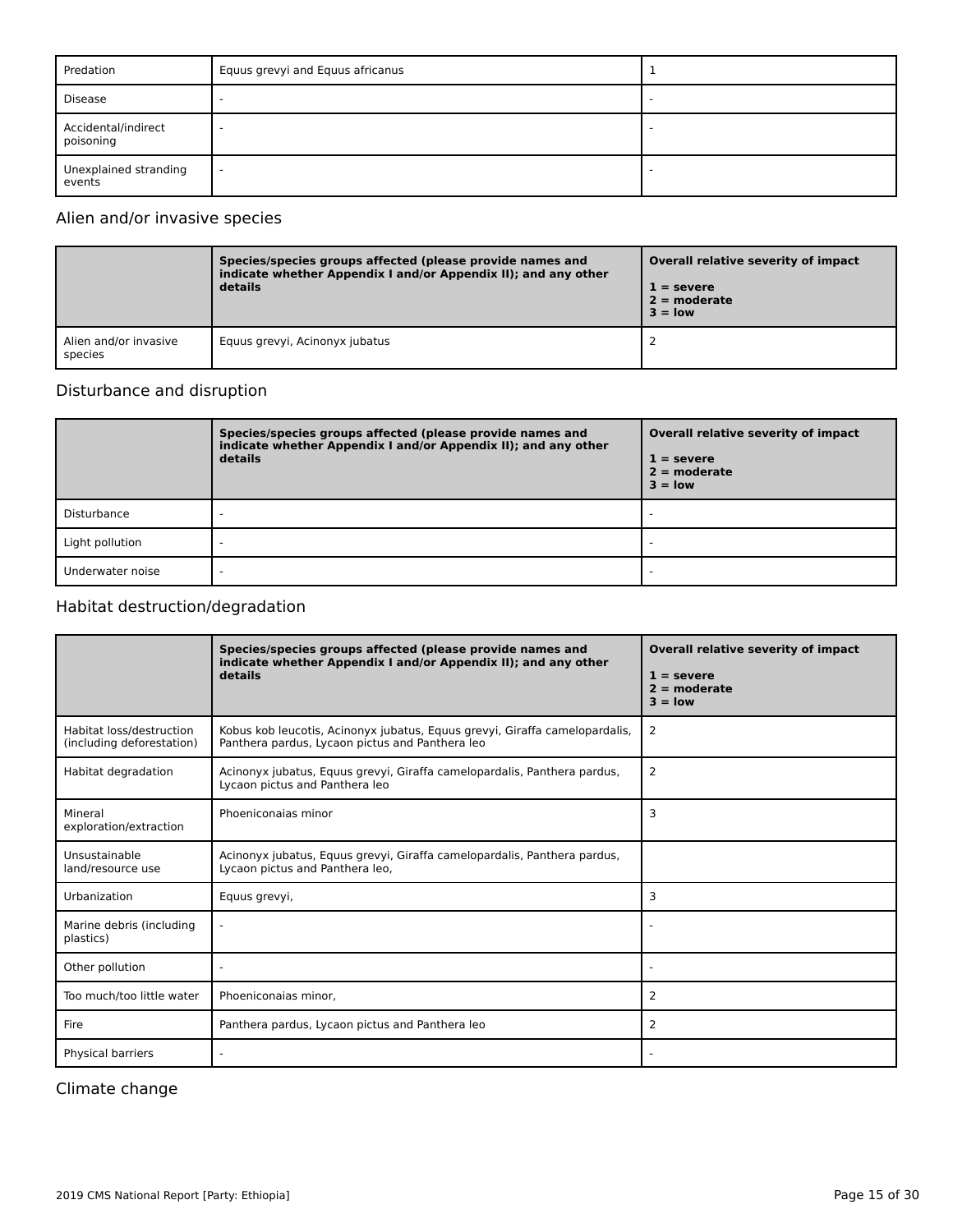|                | Species/species groups affected (please provide names and<br>indicate whether Appendix I and/or Appendix II); and any other<br>details | Overall relative severity of impact<br>$1 =$ severe<br>$2 =$ moderate<br>$3 = low$ |
|----------------|----------------------------------------------------------------------------------------------------------------------------------------|------------------------------------------------------------------------------------|
| Climate change | Phoeniconaias minor, Phoenicopterus roseus                                                                                             |                                                                                    |

### Levels of knowledge, awareness, legislation, management etc.

|                                           | Species/species groups affected (please provide names and<br>indicate whether Appendix I and/or Appendix II); and any other<br>details | Overall relative severity of impact<br>$1 =$ severe<br>$2 =$ moderate<br>$3 =$ low |
|-------------------------------------------|----------------------------------------------------------------------------------------------------------------------------------------|------------------------------------------------------------------------------------|
| Lack of knowledge                         | Equus grevyi and Equus africanus                                                                                                       |                                                                                    |
| Inadequate legislation                    | Acinonyx jubatus, Equus grevyi, Giraffa camelopardalis, Panthera pardus,<br>Lycaon pictus and Panthera leo,                            | 3                                                                                  |
| Inadequate enforcement<br>of legislation  | Acinonyx jubatus, Equus grevyi, Giraffa camelopardalis, Panthera pardus,<br>Lycaon pictus and Panthera leo,                            |                                                                                    |
| Inadequate<br>transboundary<br>management | Kobus kob leucotis                                                                                                                     |                                                                                    |

### Other (please specify)

| Species/species groups affected (please provide names and<br>indicate whether Appendix I and/or Appendix II); and any other<br>details | Overall relative severity of impact<br>$1 =$ severe<br>$2 =$ moderate<br>$3 = low$ |
|----------------------------------------------------------------------------------------------------------------------------------------|------------------------------------------------------------------------------------|
| Panthera pardus and Panthera leo                                                                                                       | Human-wildlife conflict                                                            |
|                                                                                                                                        |                                                                                    |
|                                                                                                                                        |                                                                                    |
|                                                                                                                                        |                                                                                    |
|                                                                                                                                        |                                                                                    |

What are the most significant advances that have been made since the previous report in countering any of the pressures identified above? (Identify the pressures concerned).

› The significant advances include: reviewing the existing legal frameworks of wildlife, strengthening The significant advances include. Teviewing the existing legal frameworks of wildlife, strengthening<br>management of the existing protected areas (PAs), increasing the coverage of PAs and development of management of the existing protected areas (FAS), increasing the coverage of FAS and development of<br>conservation road maps of the species of concern (e.g. Grevy's zebra, African wild ass and strengthening the trans-boundary PA system (e.g. Ethio-Sudan System).

What are the most significant negative trends since the previous report concerning the pressures identified what are the most significant negative tref<br>above? (Identify the pressures concerned).

above: (identify the pressures concerned).<br>> Habitat loss and Human-wildlife conflict are the most challenging aspects in ensuring sound conservation of migratory species.

Have you adopted new legislation or other domestic measures in the reporting period in response to CMS<br>Article III(4) (b) ("Parties that are Penne States of a migratory species listed in Appendix I shall endeavor to prevent, remove, remove, and the adverse or a minimized  $y$  species instead in Appendix 1 should be a  $\alpha$ to prevent, remove, compensate for or minimize, as appropriate, the adverse effects of activities or obstacles that seriously impede or prevent the migration of the species")? Please select only one option ☑ Yes☐ No

Please give the title or other reference (and date) for the measure concerned:

› The following laws address sound conservation of wild animals in general and migratory species in particular. Proclamation for Government Council Ratification of the International Treaty of Endangered Wildlife and Plants Trade, Proclamation No.14/1989 - adopted by the house of people and enforced by EWCA; Proclamation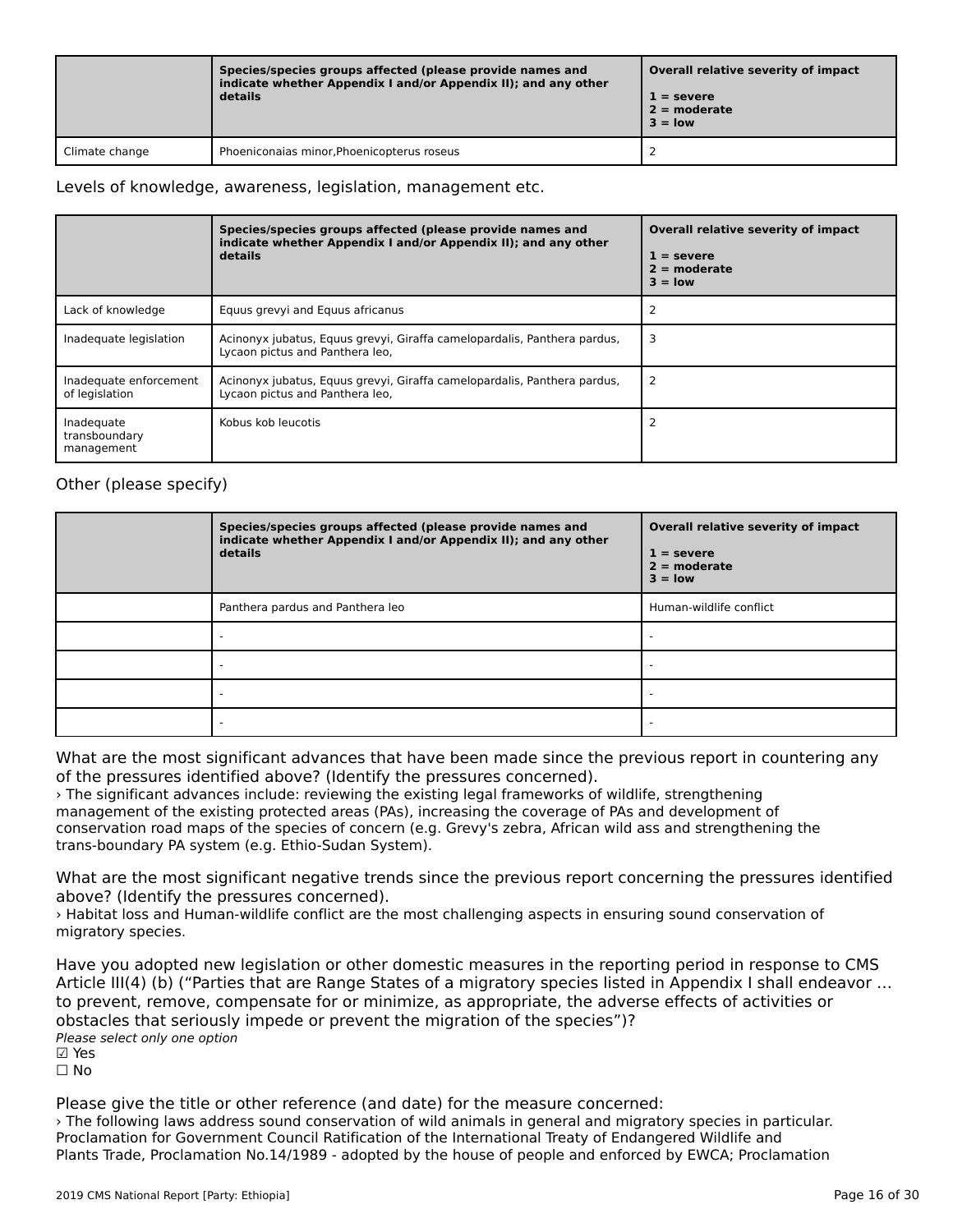to provide for the Development, Conservation and Utilization of Wildlife,Proclamation; No.541/2007 - adopted to provide for the Development, Conservation and Othization of Wildlife,Froclamation, N0.541/2007 - adopted<br>by the House of Peoples' Representatives and enforced by EWCA; Regulation to provide Wildlife Development, by the House of Feoples Representatives and enforced by EWCA, Regulation to provide whalle Developme<br>Conservation and Utilization, Regulations No 163/2008 adopted by the Council of Ministers and enforced by EWCA; Convention of Conservation of the Migratory Species of Wild animals Ratification Proclamation No. 634/2009 adopted by the House of Peoples' Representatives and African-Eurasian waterbirds Agreement Ratification Proclamation No. 635/2009,adopted by the House of Peoples'

Representatives. Moreover, the existing legal frameworks are being reviewed in order to address such issues<br>Representatives. Moreover, the existing legal frameworks are being reviewed in order to address such issues specifically.

Please add any further comments on the implementation of specific provisions in relevant CMS COP Resolutions, including for example:

Resolution 12.22 on by-catch.

Resolution 12.14 on underwater noise.

Resolution 12.20 on marine debris.

Resolution 7.3 (Rev. COP12) on oil pollution

Resolution 11.22 (Rev. COP12)on live captures of cetaceans (and Decision 12.48).

Resolutions 7.5 (Rev. COP12)and 11.27 (Rev. COP12)on renewable energy.

Resolutions 7.4 and 10.11 on power lines and migratory birds.

Resolution 11.15 (Rev. COP12) on poisoning of migratory birds.

Resolution 11.16 (Rev. COP12) on illegal killing, taking and trade of migratory birds (and Decision 12.26).

Resolution 11.31 on wildlife crime.

Resolution 12.21 on climate change (and Decision 12.72).

Resolution 11.28 on invasive alien species.

Resolution 12.6 on wildlife disease.

Resolution 12.25 on conservation of intertidal and coastal habitats.

Resolution 10.2 on conservation emergencies

Resolution 7.2 (Rev. COP12) on impact assessment.

› The following provisions are taken into consideration either fully or partially both in the existing and *r* rile rollowing provisic<br>reviewed wildlife laws:

reviewed wildlife laws.<br>Resolution 11.31 on wildlife crime - there is increased regional collaboration where the Horn Africa Wildlife Law Enforcement (HAWEN) has been established and became operational regionally;

Resolution 12.21 on climate change (and Decision 12.72).

Resolution 11.28 on invasive alien species - a national leve strategy is being developed;

Resolution 11.26 on invasive allen species - a hational leve strategy is being developed,<br>Resolution 12.6 on wildlife disease - There is increased collaboration and partnership in this regard;

Nesolution 12.0 on whalle disease - There is increased collaboration and partnership in this regard,<br>Resolution 10.2 on conservation emergencies - There is disaster prevention and preparedness strategy at

national level.<br>Resolution 7.2 (Rev. COP12) on impact assessment - ESIA is mandatory prior to any development activities;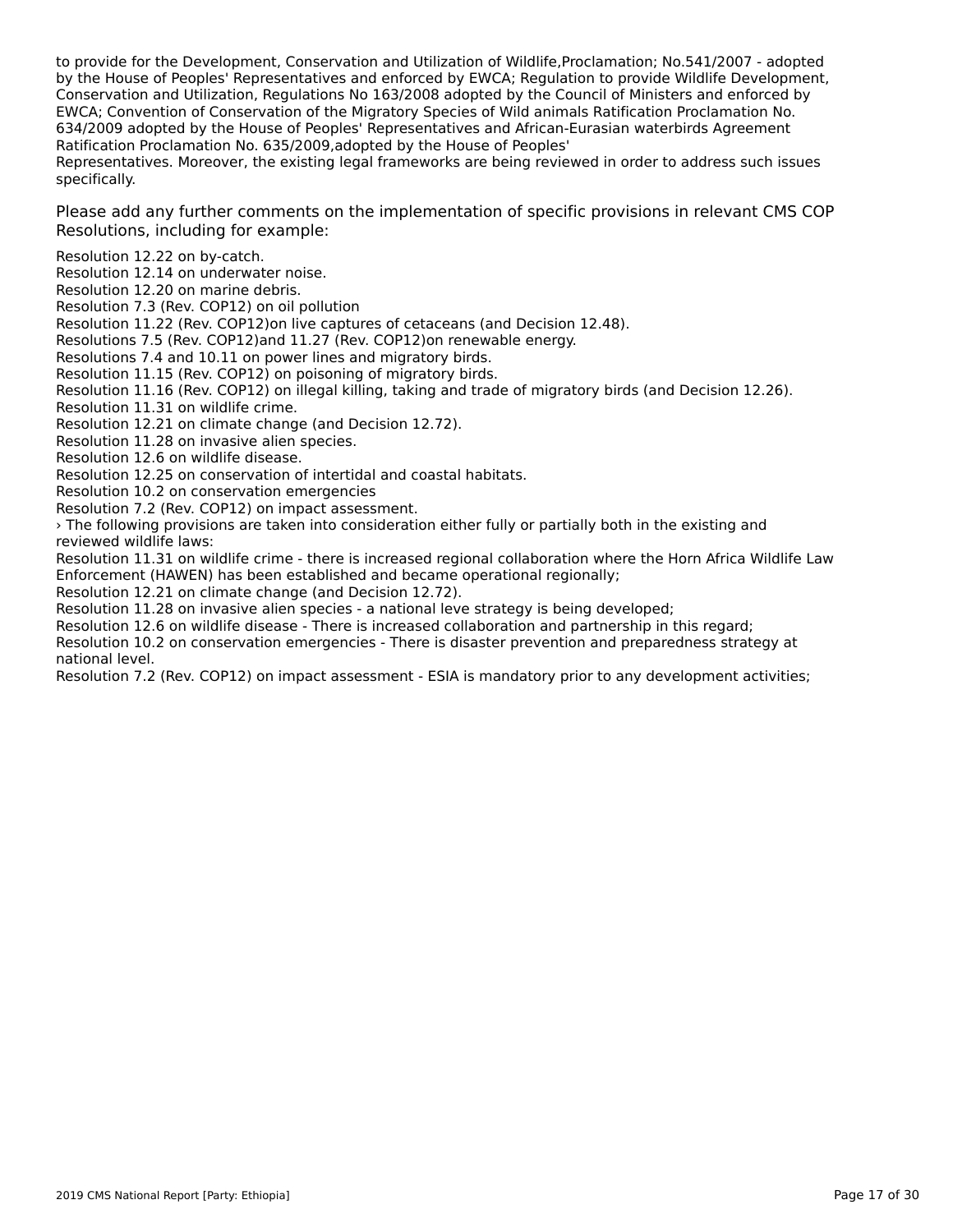# **XI. Conservation Status of Migratory Species**

(SPMS Target 8: The conservation status of all migratory species, especially threatened species, has considerably improved throughout their range.)

#### **What (if any) major changes in the conservation status of migratory species included in the CMS Appendices (for example national Red List category changes) have been recorded in your country in the current reporting period?**

If more rows are required, please upload an Excel file (using the attachment button below) detailing a<br>If more rows are required, please upload an Excel file (using the attachment button below) detailing a longer list of species.

fonger hat or species.<br>Guidance: "Conservation status" of migratory species is defined in Article I(1)(b) of the Convention as "the<br>sum of the influences action on the migratory species that may affect its long-term distri sum of the influences acting on the migratory species that may affect its long-term distribution and sum or the inhuences acting on the migratory species that may arrect its long-term distribution and<br>abundance"; and four conditions for conservation status to be taken as "favourable" are set out in Article<br>

ו, ו.,<br>The emphasis of this question is on "major changes" in the current reporting period. Information is therefore expected here only where particularly notable shifts in status have occurred, such as those thatmight be represented by a re-categorisation of national Red List threat status for a given species (or subspecies, where relevant).

subspecies, where relevant).<br>Please note also that you are only being asked about the situation in your country. Information about global trends, and global Red List reclassifications etc, will be communicated to the CMS via other channels outside the national reporting process.

| <b>Comments</b>                                                                           | <b>Source</b><br>referen<br>ce | Change in status (including time<br>period concerned)                                      | Species/subspecies<br>(indicate CMS Appendix<br>where applicable)    |
|-------------------------------------------------------------------------------------------|--------------------------------|--------------------------------------------------------------------------------------------|----------------------------------------------------------------------|
| The road map was adopted by CoP12<br>of CMS.                                              | <b>EWCA</b>                    | Conservation road map was developed<br>in 2017                                             | Acinonyx jubatus, Equus<br>africanus and Equus grevyi<br>(Appendixi) |
| Updated report on the current status<br>of the spp. in question was sent from<br>Ethiopia | <b>IUCN</b>                    | Draft Conservation Road map is being<br>developed globally                                 | Panthera pardus                                                      |
|                                                                                           | <b>EWCA</b>                    | <b>Conservation Action Plan was</b><br>developed in 2012 and is being<br>implemented.      | Panthera leo                                                         |
|                                                                                           | <b>EWCA</b>                    | Conservation Action Plan was<br>developed in earlier and is being<br>implemented partially | Acinonyx jubatus and Lycaon<br>pictus                                |
|                                                                                           |                                |                                                                                            |                                                                      |

Terrestrial mammals (not including bats)

### Aquatic mammals

| Comme<br><b>nts</b>      | <b>Source</b><br>reference | Change in status (including time<br>period concerned) | Species/subspecies<br>(indicate CMS Appendix where applicable) |
|--------------------------|----------------------------|-------------------------------------------------------|----------------------------------------------------------------|
| $\overline{\phantom{a}}$ |                            |                                                       |                                                                |
|                          |                            |                                                       |                                                                |
|                          |                            |                                                       |                                                                |
|                          |                            |                                                       |                                                                |
|                          |                            |                                                       |                                                                |

#### **Bats**

| Comme<br>nts | Source<br>reference | Change in status (including time<br>period concerned) | <b>Species/subspecies</b><br>(indicate CMS Appendix where applicable) |
|--------------|---------------------|-------------------------------------------------------|-----------------------------------------------------------------------|
|              |                     |                                                       |                                                                       |
|              |                     |                                                       |                                                                       |
|              |                     |                                                       |                                                                       |
|              |                     |                                                       |                                                                       |
|              |                     |                                                       |                                                                       |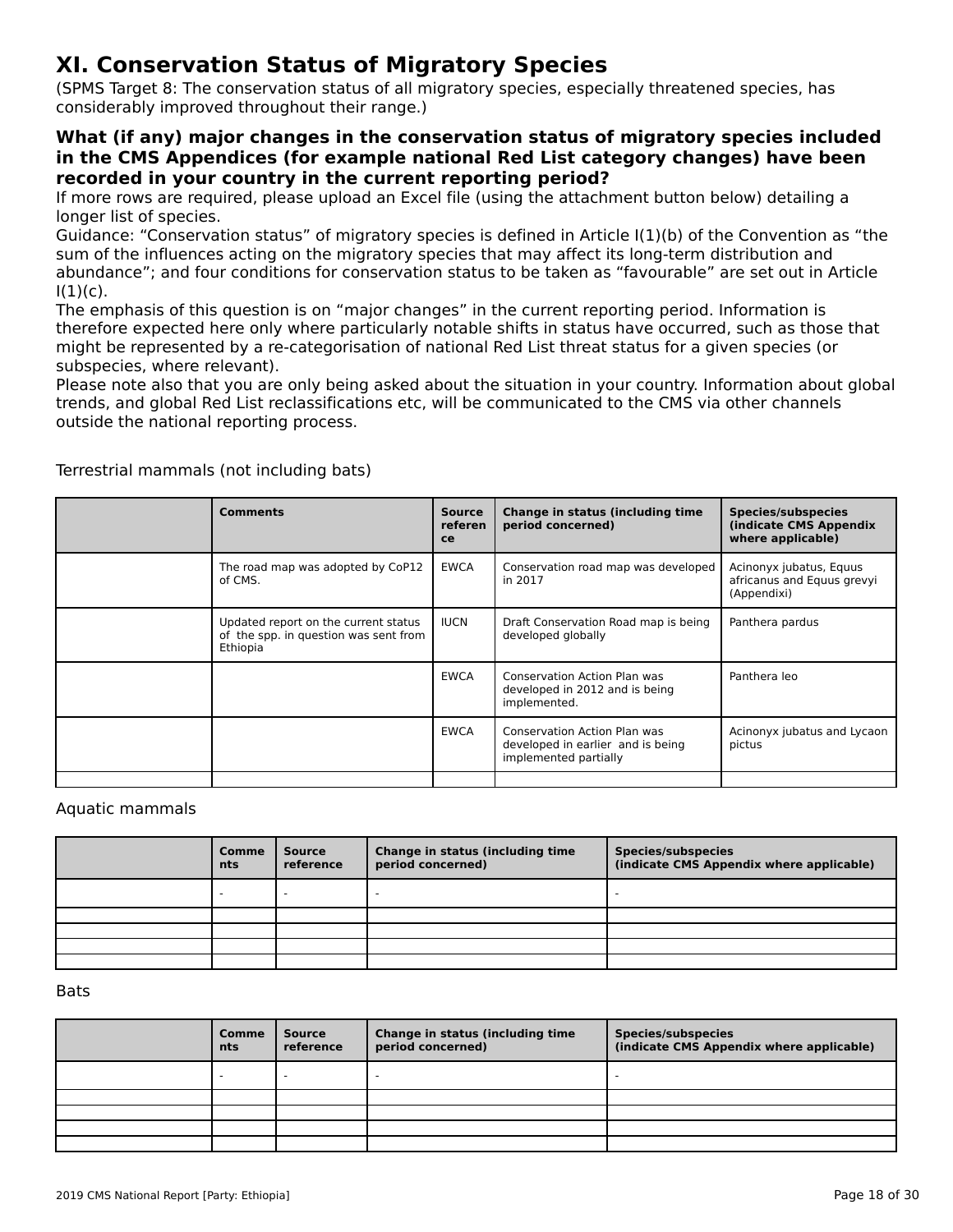#### Birds

| Comme<br>nts | <b>Source</b><br>reference | Change in status (including time<br>period concerned) | <b>Species/subspecies</b><br>(indicate CMS Appendix where applicable) |
|--------------|----------------------------|-------------------------------------------------------|-----------------------------------------------------------------------|
|              |                            |                                                       |                                                                       |
|              |                            |                                                       |                                                                       |
|              |                            |                                                       |                                                                       |
|              |                            |                                                       |                                                                       |
|              |                            |                                                       |                                                                       |

### Reptiles

| <b>Comme</b><br>nts | Source<br>reference | Change in status (including time<br>period concerned) | <b>Species/subspecies</b><br>(indicate CMS Appendix where applicable) |
|---------------------|---------------------|-------------------------------------------------------|-----------------------------------------------------------------------|
| -                   |                     |                                                       |                                                                       |
|                     |                     |                                                       |                                                                       |
|                     |                     |                                                       |                                                                       |
|                     |                     |                                                       |                                                                       |
|                     |                     |                                                       |                                                                       |

### Fish

| Comme<br>nts | <b>Source</b><br>reference | Change in status (including time<br>period concerned) | Species/subspecies<br>(indicate CMS Appendix where applicable) |
|--------------|----------------------------|-------------------------------------------------------|----------------------------------------------------------------|
|              |                            |                                                       |                                                                |
|              |                            |                                                       |                                                                |
|              |                            |                                                       |                                                                |
|              |                            |                                                       |                                                                |
|              |                            |                                                       |                                                                |

#### Insects

| Comme<br>nts | <b>Source</b><br>reference | Change in status (including time<br>period concerned) | <b>Species/subspecies</b><br>(indicate CMS Appendix where applicable) |
|--------------|----------------------------|-------------------------------------------------------|-----------------------------------------------------------------------|
|              | -                          |                                                       |                                                                       |
|              |                            |                                                       |                                                                       |
|              |                            |                                                       |                                                                       |
|              |                            |                                                       |                                                                       |
|              |                            |                                                       |                                                                       |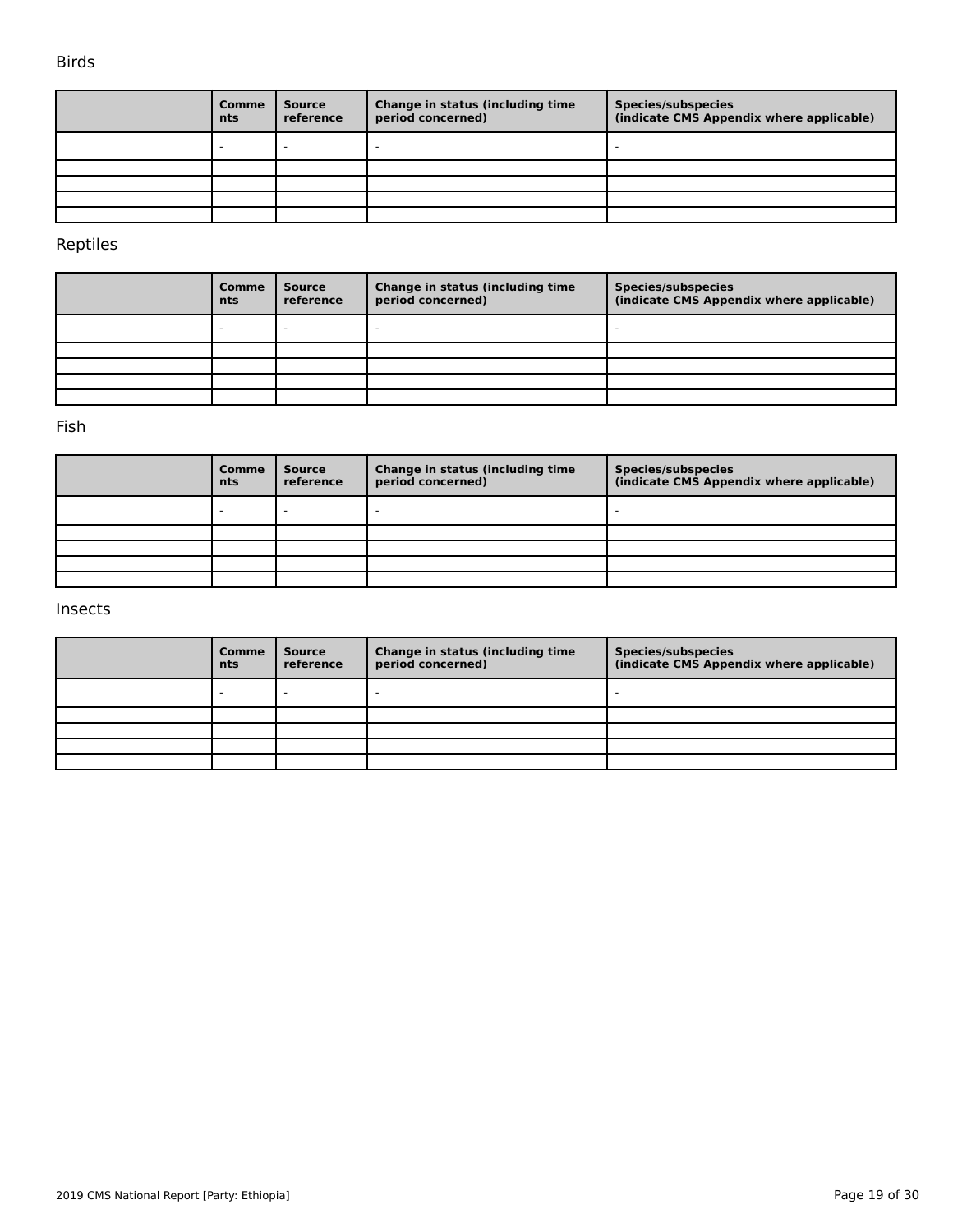# **XII. Cooperating to Conserve Migration Systems**

(SPMS Target 9: International and regional action and cooperation between States for the conservation and effective management of migratory species fully reflects a migration systems approach, in which all States enective management of migratory species runy renects a migration systems approach, in w<br>sharing responsibility for the species concerned engage in such actions in a concerted way.)

In the current reporting period, has your country initiated or participated in the development of any In the current reporting period, has your country initiated or participated in the development or any<br>proposals for new CMS Agreements, including Memoranda of Understanding, to address the needs of ∧pperial∧ if species (for<br>Please select only one option ⊠ Yes ☐ NoPlease provide a short summary:

› The Conservation road map Appendix 1 listing of Equus africanus was adopted by twelfth CoP of CMS.

In the current reporting period, have actions been taken by your country to encourage non-Parties to join CMS and its related Agreements?

Please select only one option

☐ Yes☑ No

Please specify which countries have been approached:

☐ Azerbaijan ☐ Bahamas ☐ Bahrain☐ Barbados □ Barba<sub>'</sub><br>□ Belize ☐ Bhutan☐ Botswana ☐ Brunei Darussalam☐ Cambodia☐ Canada□ Canada<br>□ Central African Republic □ China<br>□ Colombia ☐ Comoros□ Comoros<br>□ Democratic People's Republic of Korea □ Dominica<br>□ El Salvador ☐ Grenada☐ Guatemala☐ Guyana ☐ Haiti☐ Iceland☐ Indonesia☐ Jamaica ☐ Japan □ Japan<br>□ Kiribati ☐ Kuwait □ Rawait<br>□ Lao People's Democratic Republic<br>□ Andorra □ Andorra<br>□ Lebanon ☐ Lesotho ☐ Malawi☐ Malaysia□ Maldives ☐ Marshall Islands☐ Mexico ☐ Micronesia □ Microriesi<br>□ Myanmar ☐ Nauru□ Nauru<br>□ Nepal ☐ Nicaragua☐ Niue☐ Oman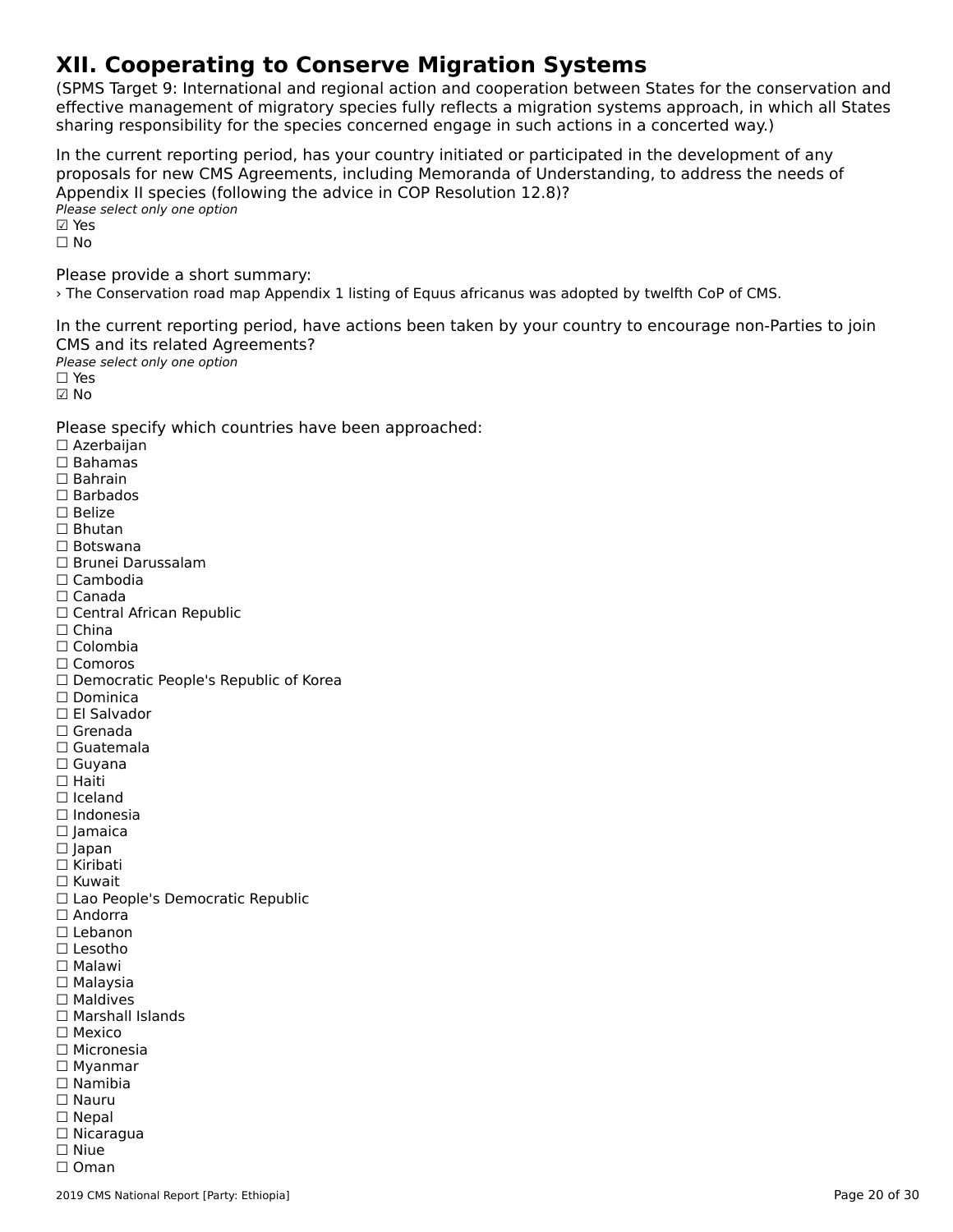☐ Papua New Guinea □ rapua<br>□ Qatar ☐ Republic of Korea☐ Russian Federation□ Russian Federation<br>□ Saint Kitts and Nevis ☐ Saint Lucia□ Saint Vincent and the Grenadines ☐ San Marino ☐ Sierra Leone ☐ Singapore ☐ Solomon Islands□ South Sudan ☐ Sudan ☐ Suriname□ Thailand ☐ Timor-Leste☐ Tonga ☐ Turkey ☐ Turkmenistan $\Box$  Tuvalu ☐ United States of America☐ Vanuatu□ vanuatu<br>□ Vatican City State ☐ Venezuela☐ Viet Nam☐ Zambia

In the current reporting period, has your country participated in the implementation of concerted actions<br>under CMS (as detailed in COP Resolution 12.29) to address the needs of relevant migratory species? (See the species list in Annex 3 to Resolution 12.28 www.cms.int/en/document/concerted-actions-1) Please select only one option ☑ Yes

☐ No

Please describe the results of these actions achieved so far:

› The concerted effort of establishing trans-boundary collaboration between Ethiopia and South Sudan to conserve the migration route of White eared kob (CMS Appendix 2 spp.) is live example in this regard.

Have any other steps been taken which have contributed to the achievement of the results defined in Target 9 of the Strategic Plan for Migratory Species (all relevant States engaging in cooperation on the rarget 9 of the Strategic Flam for migratory Species (all relevant States engaging in cooperation on the<br>conservation of migratory species in ways that fully reflect a migration systems approach), including for example (but not limited to) measures to implement Resolution 12.11 (and Decision 12.34) on flyways and Resolution 12.17 (and Decision 12.54) on South Atlantic whales? Please select only one option ☑ Yes

☐ No

Please provide details:

› The international and regional action and cooperation of establishing trans-boundary collaboration between Ethiopia and South Sudan to conserve the migration route of White eared kob (CMS Appendix 2 spp.) which was coordinated by CMS Secretariat can be referred to the same system/approach.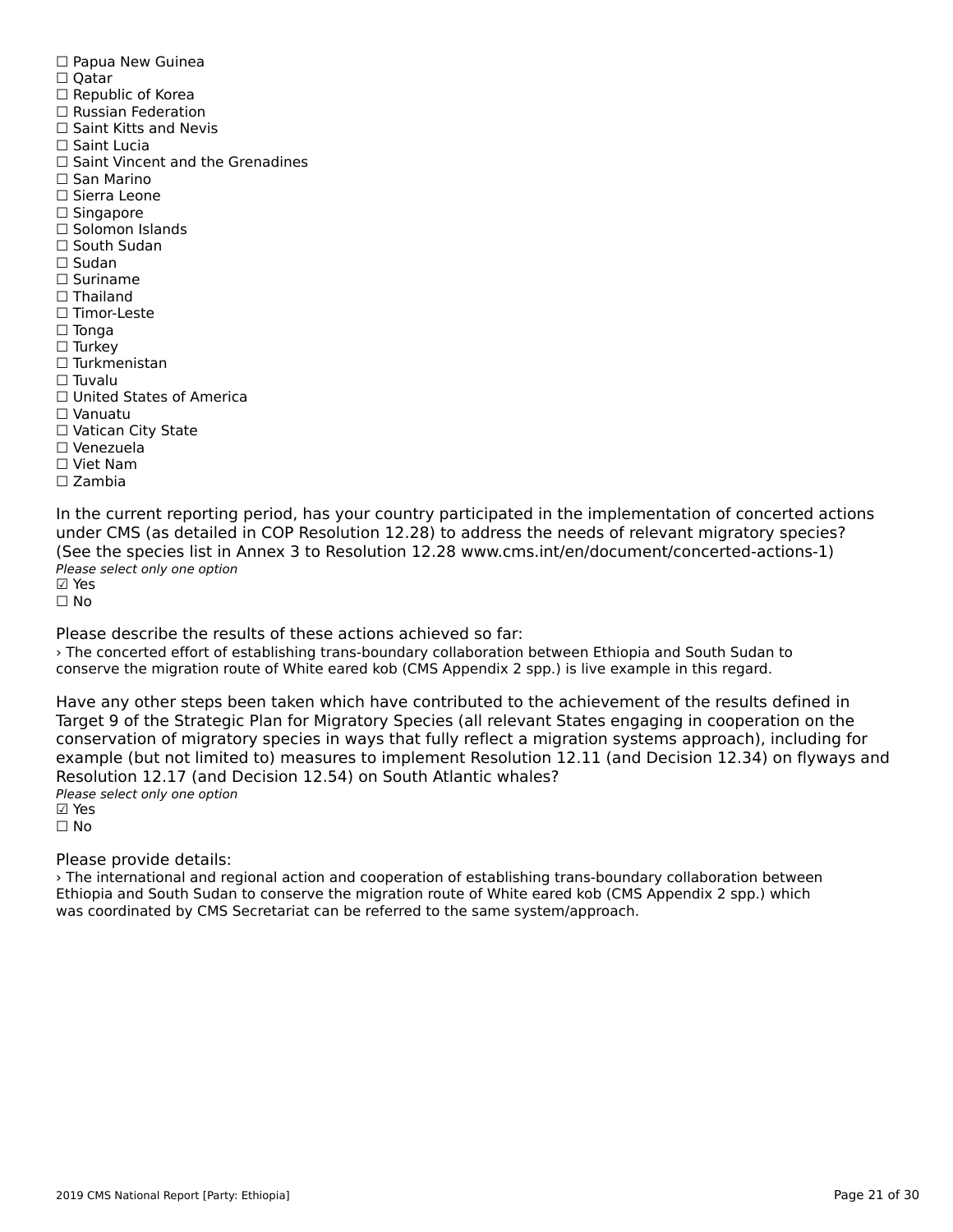### **XIII. Area-Based Conservation Measures**

(SPMS Target 10: All critical habitats and sites for migratory species are identified and included in areabased conservation measures so as to maintain their quality, integrity, resilience and functioning in based conservation measures so as to maintain their quality, integrity, resilience and runctioning in<br>accordance with the implementation of Aichi Target 11, supported where necessary by environmentally sensitive land-use planning and landscape management on a wider scale.)

Have critical habitats and sites for migratory species been identified (for example by an inventory) in your country?

Guidance: The CMS does not have a formal definition of what constitutes a "critical" site or habitat for migratoryspecies, and in this context it is left to report compilers to work to any interpretations which may be in existing use at species, and in this context it is left to report compliers to work to any interpretations which may be in existing use<br>national level, or to use informed expert judgement. The Scientific Council Sessional Committee is lik issue further consideration at a future date. In the meantime some helpful reflections on the issue can be found in the "Strategic Review of Aspects of Ecological Networks relating to Migratory Species" presented to COP11 (https://www.cms.int/en/document/strategic-review-aspects-ecological-networks-relating-migratory-species) and the "Critical Site Network Tool" developed under the auspices of AEWA and the Ramsar Convention (http://wow.wetlands.org/informationflyway/criticalsitenetworktool/tabid/1349/language/en-US/Default.aspx ). Please select only one option ☐ Yes, fully

 $\Box$  Yes, fully

□ Tes, Tuny<br>□ Partially - to a large extent

☑ Partially - to a small or moderate extent

☐ No

What are the main gaps and priorities to address, if any, in order to achieve full identification of relevant what are the main gaps and priorities to address, if any, in order<br>critical habitats and sites as required to achieve SPMS target 10?

› The level of ecological representation in five regions (BenshangulGumuz, Somali, Amhara, Afar regional states and Dire Dawa City Council) were assessed and identified and Eleven ecologically representative PAs states and Dire Dawa City Council, were assessed and identified and Lieven ecologically representative FA:<br>(Borena, Godebe,Weleka Beto and Abay, Bejimiz, Dedessa and Mao-Komo National Parks; Guna Mountains, Mahibere Silassie, Abune Yosef-Zigit Abahoy Garya; and Kalad Community Conservation Areas and Tana Manibere Shassie, Abdrie Toser-Zigit Abdrio<br>Biosphere reserve) have been established.

Has any assessment been made of the contribution made by the country's protected areas network rias any assessment been made or the contribi<br>specifically to migratory species conservation? Please select only one option

☐ Yes

☑ Partly / for some areas ☐ In development

□ in development<br>□ No

Please provide a short summary:›

Please provide a short summary:› See above

Has your country adopted any new legislation or other domestic measures in the reporting period in rias your country adopted any new regislation or other domestic measures in the reporting period in<br>response to CMS Article III(4) (a) ("Parties that are Range States of a migratory species listed in Appendix I shall endeavor … to conserve and, where feasible and appropriate, restore those habitats of the species shall endeavor ... to conserve and, where reasible and appropriate, restore the<br>which are of importance in removing the species from danger of extinction")? winch are or importance<br>Please select only one option ☑ Yesים וים<br>⊡ No

Please give the title or other reference (and date) for the measure concerned:

› The following laws address sound conservation of wild animals in general and migratory species in particular. The Proclamation to provide for the Development, Conservation and Utilization of Wildlife,Proclamation; No.541/2007 - adopted by the House of Peoples' Representatives and enforced by EWCA; Regulation toprovide Wildlife Development, Conservation and Utilization, Regulations No 163/2008 adopted by the Council of Ministers and enforced by EWCA; Convention of Conservation of the Migratory Species of Wild animals Ratification Proclamation No. 634/2009 adopted by the House of Peoples' Representatives and African-Eurasian waterbirds Agreement Ratification Proclamation No. 635/2009,adopted by the House of Peoples' Representatives. Moreover, the existing legal frameworks are being reviewed in order to address such issues nepresentar<br>specifically.

In respect of protected areas in your country that are important for migratory species, have any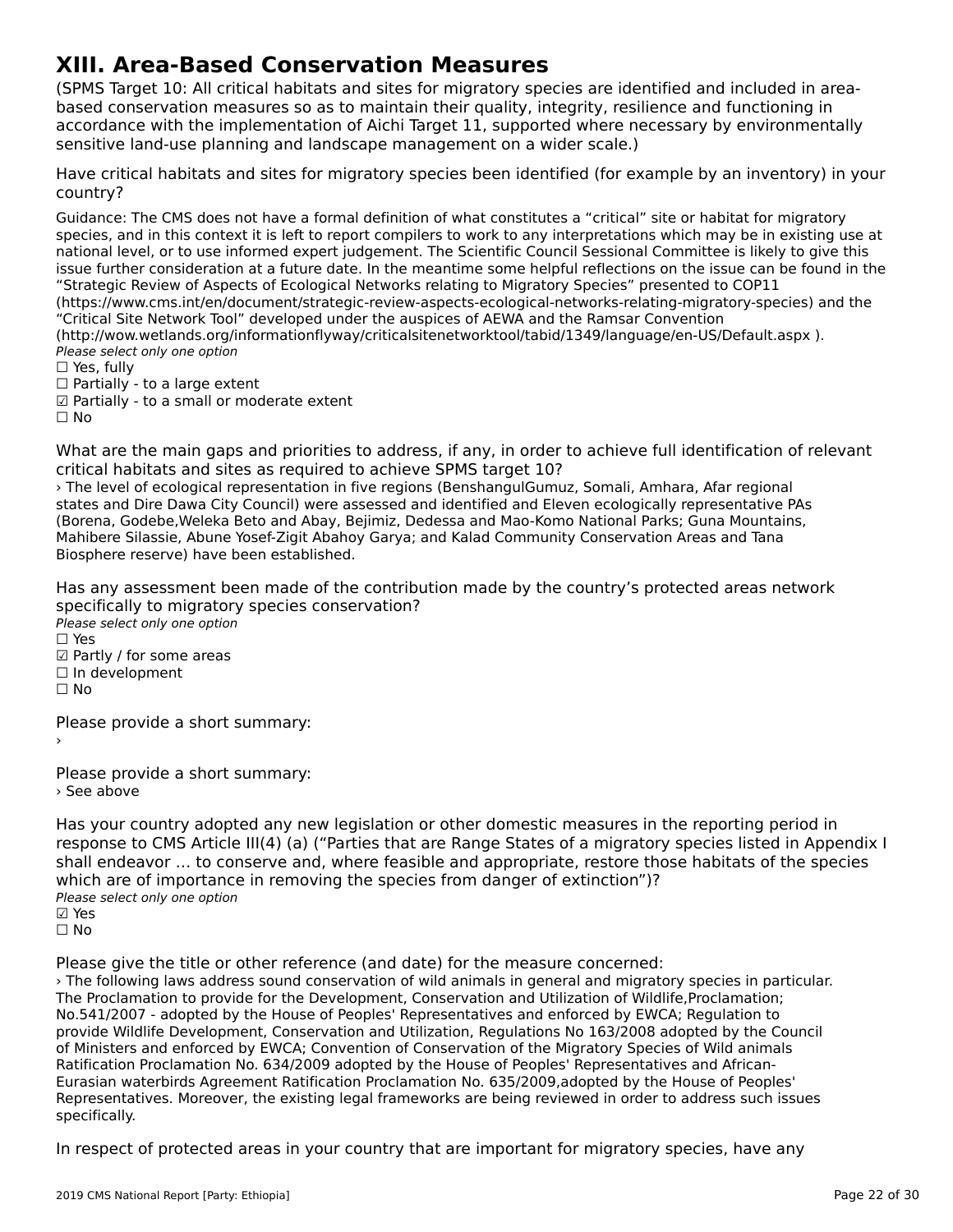assessments of management effectiveness been undertaken in the reporting period? assessments of manage<br>Please select only one option ☐ Yes☑ Partly / for some areas⊠ raitiy / ior some<br>□ In development ☐ No

Please provide a reference and/or summarise what is covered:

Beyond Protected Areas, are other effective area-based conservation measures implemented in your country in ways which benefit migratory species? Please select only one option ☑ Yesים וים<br>⊡ No

Please describe:

› New areas were assessed and set aside as PAs of different categories. Over eleven ecologically representative PAs have been established (see above).

Please add any particular information about key steps taken to implement specific provisions in relevant CMS COP Resolutions, including for example:

Resolution 12.7 on ecological networks. Resolution 12.13 on Important Marine Mammal Areas. Resolution 12.24 on Marine Protected Area networks in the ASEAN region. Resolution 12.25 on intertidal and other coastal habitats.› See above.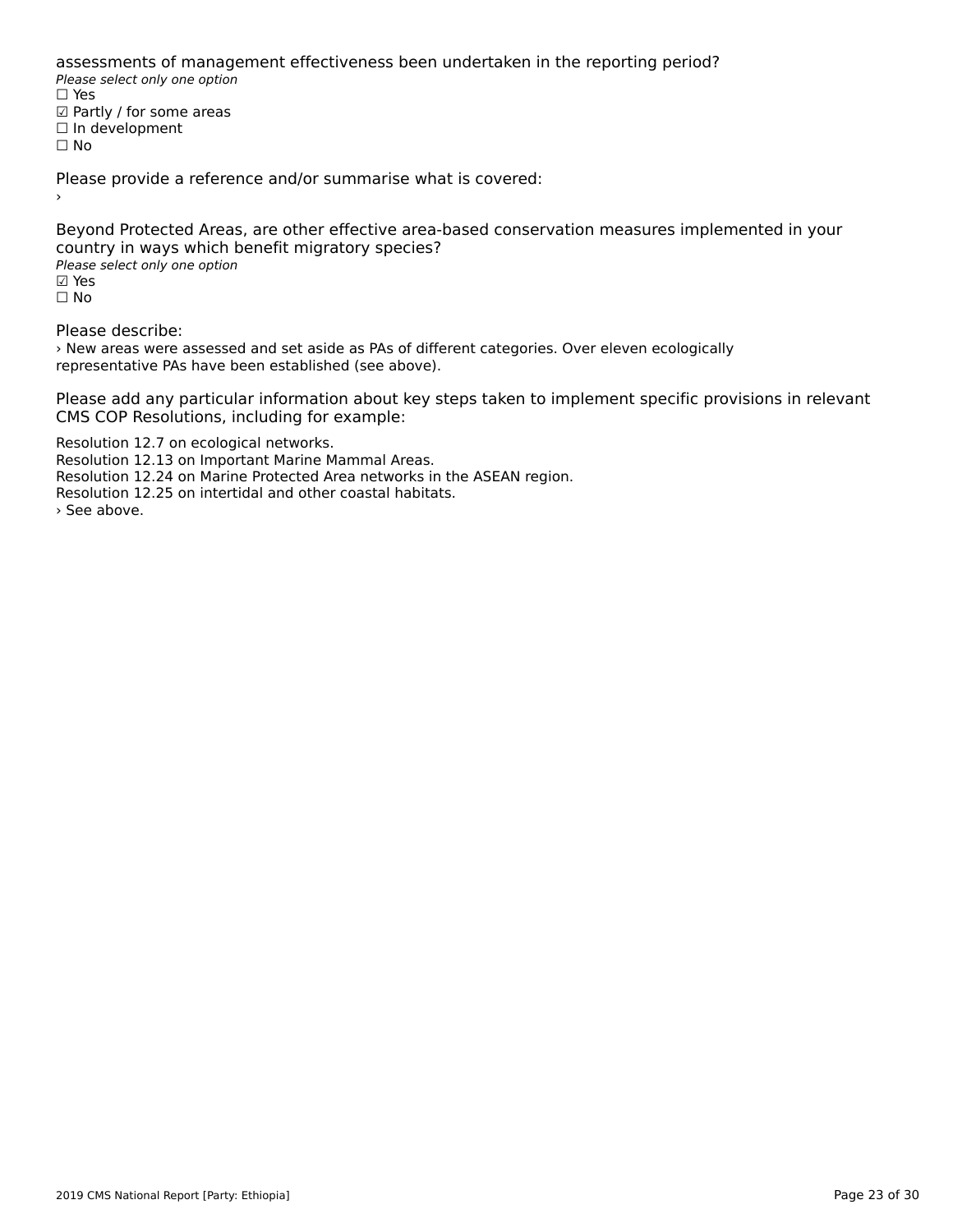# **XIV. Ecosystem Services**

(SPMS Target 11: Migratory species and their habitats which provide important ecosystem services are ה השומר ומודע האודט, ומודע האודט, ומודע האודע ומודע האודע ומודע האודע ומודע האודע ומודע האודע ומודע האודע וואס<br>,maintained at or restored to favourable conservation status, taking into account the needs of women indification at of restored to ravourable conservation status, taking<br>indigenous and local communities and the poor and vulnerable.)

Has any assessment of ecosystem services associated with migratory species (contributing to the achievement of SPMS Target 11) been undertaken in your country since the adoption of the SPMS in 2014? active verticite of 51 145 14<br>Please select only one option riease<br>☑ Yes

☐ Partly / in progress ☐ No

Please provide a short summary (including source references where applicable): › Economic value of 14 PAs was studied and the findings were published and disseminated (see the attached *,* Leonomic<br>document).

You have attached the following documents to this answer.

[Economic\\_Value\\_of\\_Ethiopian\\_PAs\\_FINAL\\_11Sept2015\\_\(1\).pdf](http://cms-ort.ort-production.linode.unep-wcmc.org/answers/2671042/documents/1951)

Please provide a short summary (including source references where applicable):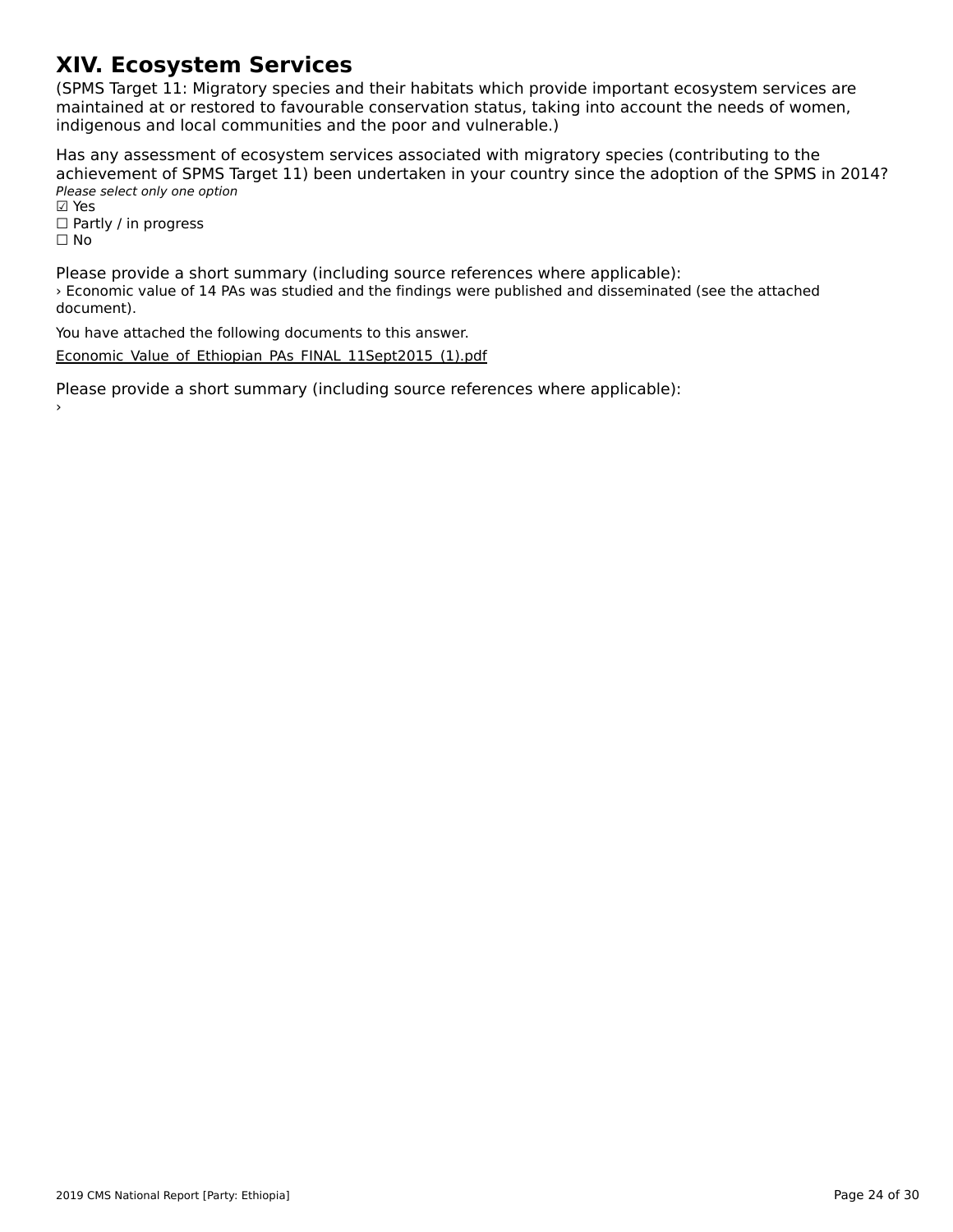# **XV. Safeguarding Genetic Diversity**

(SPMS Target 12: The genetic diversity of wild populations of migratory species is safeguarded, and strategies have been developed and implemented for minimizing genetic erosion.)

Are strategies of relevance to migratory species being developed or implemented to minimize genetic erosion of biodiversity in your country? Please select only one option riease<br>☑ Yes

☐ No

Please select the relevant strategies (select all that apply):

☑ Captive breeding

□ Captive breeding<br>□ Captive breeding and release

□ Captive breeding and<br>□ Gene typing research

☑ Reproductive material archives/repositories

⊠ ∩∈pro<br>□ Other

›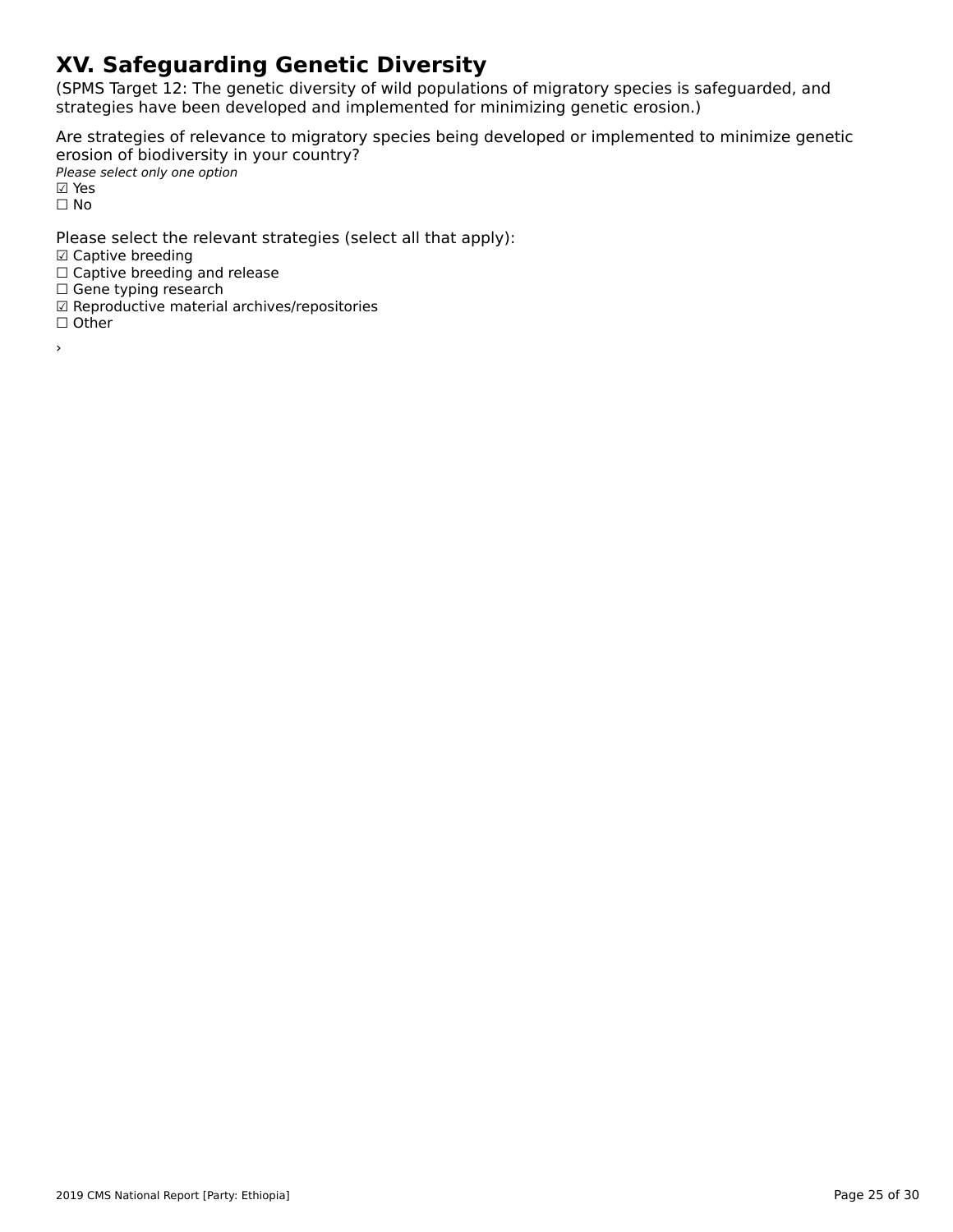# **XVI. National Biodiversity Strategies and Action Plans**

(SPMS Target 13: Priorities for effective conservation and management of migratory species, their habitats and migration systems have been included in the development and implementation of national biodiversity and imgradon systems have been included in the development and implementation or national biodiversi<br>strategies and action plans, with reference where relevant to CMS agreements and action plans and their implementation bodies.)

Are priorities for the conservation and management of migratory species, their habitats and migration systems explicitly addressed by your country's national biodiversity strategy or action plan? Please select only one option ☑ Yes⊠ Yes

☐ No

a. Please provide a link to or attachment of the strategy/action plan › https://www.cbd.int/nr6/default.shtml

b. Please identify the elements in the plan/strategy that are particularly relevant to migratory species, and highlight any specific references to the CMS/CMS instruments

› Relevant Elements in the NBSAPs include:

NBT -02: By 2020, the existing biodiversity related laws, regulations and strategies, including those associated wbit for the reviewed and gaps are addressed;<br>with incentives are reviewed and gaps are addressed;

with incentives are reviewed and gaps are addressed,<br>NBT -03: By 2020, biodiversity values and ecosystem services are communicated and integrated into national and local development and poverty reduction strategies and plans;<br>and local development and poverty reduction strategies and plans;

and local development and poverty reduction strategies and plans,<br>NBT -07: By 2020, area coverage of ecologically representative and effectively managed PAs is increased from 4 עם . ישר .<br>14% to 20%;

14% to 20%,<br>NBT -09: By 2020, in situ conservation sites for important species and breeds are increased and the standard of the existing in situ conservation sites for in<br>of the existing in situ conservation are improved;

c. Please add comments on the implementation of the strategy or action plan concerned.

› Assessment of progress towards each national targets shows that they are on track to achieve target.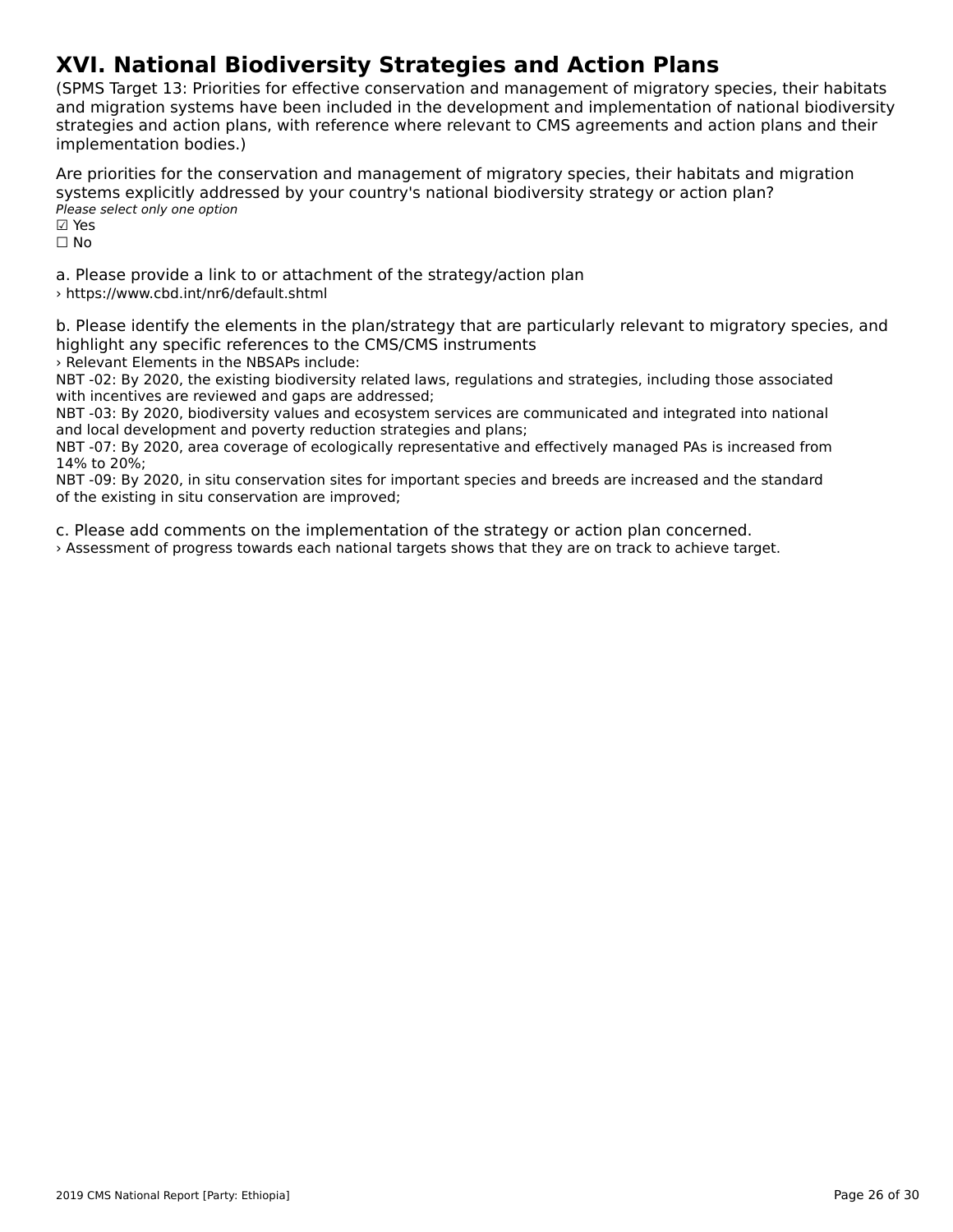#### **XVII. Traditional Knowledge, Innovations and Practices of Indigenous and Local CommunitiesIndigenous and Local Communities**

(SPMS Target 14: The traditional knowledge, innovations and practices of indigenous and local communities relevant for the conservation and sustainable use of migratory species, their habitats and migration<br>relevant for the conservation and sustainable use of migratory species, their habitats and migration relevant for the conservation and sustainable use of migratory species, their nabitats and migration<br>systems, and their customary sustainable use of biological resources, are respected, subject to national systems, and their customary sustainable use or biological resources, are respected, subject to hational<br>legislation and relevant international obligations, with the full and effective participation of indigenous and<br>legis local connectivities, thereby continuumy to the layou and conservation status of migratory species and the ecological connectivity and resilience of their habitats.)

Have actions been taken in your country to foster consideration for the traditional knowledge, innovations and practices of indigenous and local communities that are relevant for the conservation and sustainable use of migratory species, their habitats and migration systems?

ase of migratory specie<br>Please select only one option

□ ies<br>☑ Partly / in some areas

⊠ rai<br>□ No

□ Not applicable

Have actions been taken in your country to foster effective participation of indigenous and local communities in the conservation and sustainable use of migratory species, their habitats and migration systems?systems?

Please select only one option ☐ Yes

 $\square$  Yes □ ies<br>☑ Partly / in some areas

□ Not applicable

If 'yes' or 'partly/in some areas' to either of the preceding two questions, please select which actions have been taken:

been taken.<br>(select all that apply)

(select all that apply)<br>☑ Research & documentation

⊠ Research & documenta<br>□ Engagement initiatives

□ Engagement initiatives<br>□ Formal recognition of rights

□ Torman recognition or rights<br>□ Inclusion in governance mechanisms

☑ Management strategies & programmes that integrate traditional and indigenous interests

☐ Other›

Please add comments on the implementation of the actions concerned. › Establishment of community conservation areas takes into consideration the the traditional knowledge, **Examismment of community conservation areas takes into conservations and practices of indigenous and local communities.** 

How would you rank progress since the previous report in your country to achieving Target 14 of the

Strategic mail for migrate<br>Please select one option:

∩ease select one option<br>Please select only one option  $\Box$  1. Little or no progress

☑ 2. Some progress but more work is needed

⊠ 2. Some progress but more work is ne<br>□ 3. Positive advances have been made

 $\Box$  3. Toshive advances have been made<br> $\Box$  4. Target substantially achieved (traditional knowledge is fully respected and there is effective participation from

Please add comments on the progress made (where applicable).

 $\rightarrow$  -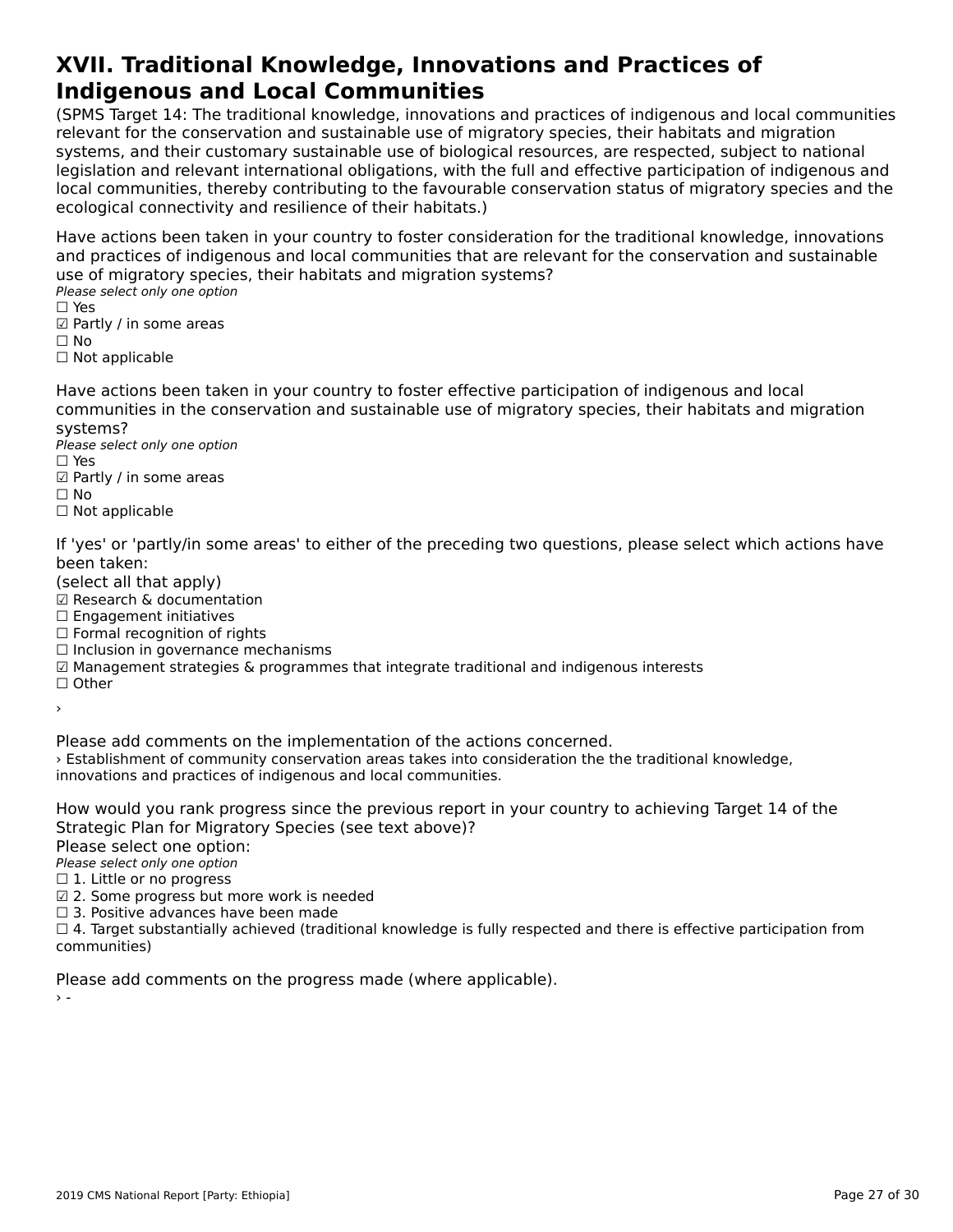# **XVIII. Knowledge, Data and Capacity-Building**

(SPMS Target 15: The science base, information, training, awareness, understanding and technologies ודה ומו הוירוס, anyet ו- the science base, information, training, awareness, understanding and technologies<br>relating to migratory species, their habitats and migration systems, their value, functioning, status and relating to migratory species, their habitats and migration systems, their value, functioning, status and<br>trends, and the consequences of their loss, are improved, widely shared and transferred, and effectively applied.)

In the current reporting period, which steps taken in your country have contributed to the achievement of answers given in Section V concerning Space in Section V concerning Space Section V concerning Space in the state of the Section V concerning Space in Section V concerning Space in Section V concerning Space in Section V c answers given in Section V concerning SPMS Target 1 on awareness)

(select all that apply)

☑ Education campaigns in schools

- ☑ Public awareness campaigns ☑ Capacity building
- ☑ Capacity building
- ⊠ Capacity bununig<br>□ Knowledge and data-sharing initiatives
- □ Knowledge and data-sharing initiativ<br>□ Capacity assessments/gap analyses
- □ Capacity assessments/yap anaryses<br>□ Agreements at policy level on research priorities

□ Agreements at policy is<br>□ Other (please specify):

☐ No steps have been taken

#### **Please describe the contribution these steps have made towards achieving the results defined in Target 15:**

### **Education campaigns in schools**

› Over 70 nature clubs established around PAs have significantly contributed towards conservation of migratory species and their habitats, including the critical sites.

### **Public awareness campaigns**

› The awareness creation programs launched throughout the country have considerably contributed towards conservation of migratory species and their habitats, including the critical sites.

### **Capacity building**

› Capacity building through the CRF project in the central Great Rift Valley has improved the consrvationstatus of Lake Abijatta-Shalla Lakes National Park, which is one of the critical sites in the context of migratory status<br>birds.

## **Knowledge and data-sharing initiatives** ›

## **Capacity assessments/gap analyses** ›

## **Agreements at policy level on research priorities** ›

## **Other**

What assistance (if any) does your country require in order to build sufficient capacity to implement its obligations under the CMS and relevant Resolutions of the COP? (select all that apply)

- 
- ☑ Funding support
- ⊠ Tunding support<br>☑ Technical assistance
- ⊠ Technical assistance<br>☑ Education/training/mentoring
- ☑ Education/training/mento<br>□ Other skills development
- □ Other skills development<br>☑ Provision of equipment or materials
- ☑ Exchange of information & know-how
- ☑ Research & innovation
- ☐ Mobilizing volunteer effort (e.g. citizen science)

☐ Other

›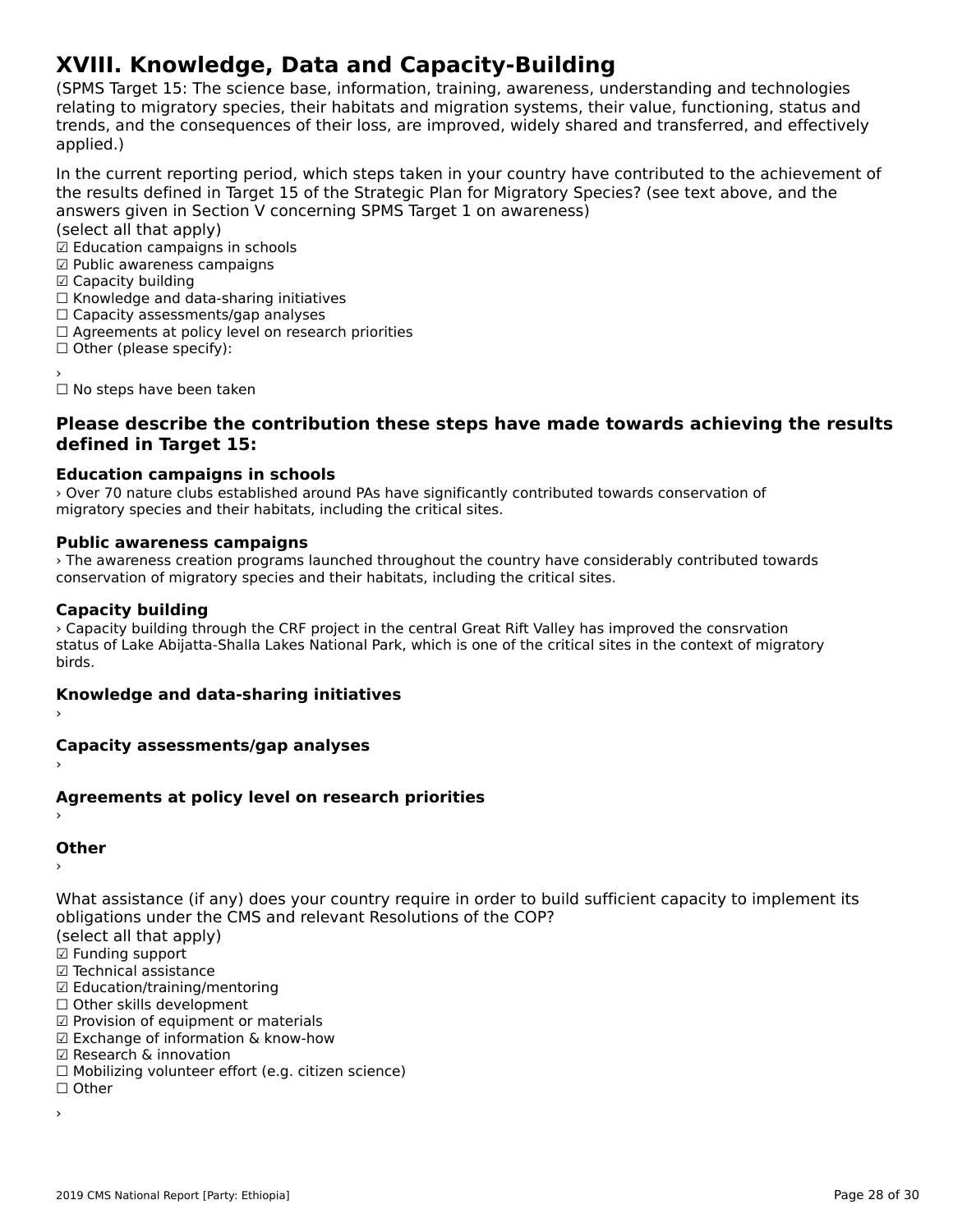### **XIX. Resource Mobilization**

(SPMS Target 16: The mobilization of adequate resources from all sources to implement the Strategic Plan for Migratory Species effectively has increased substantially.)for Migratory Species effectively has increased substantially.)

During the reporting period, has your country made financial or other resources available for conservation activities specifically benefiting migratory species? activities specifically benefiting imgratory specie<br>☑ Yes, made available for activities within the country ⊠ Tes, made available for activities within the country<br>□ Yes, made available for activities in one or more other countries ☐ No

To which particular targets in the Strategic Plan for Migratory Species has this made a

(SPMS, including targets: www.cms.int/en/document/strategic-plan-migratory-species-2015-2023-4) ›

Please indicate whether the overall levels of resourcing concerned are the same or different from those in the previous reporting period:

Please select only one option ☐ Increased

 $\Box$  Increased

□ increased<br>□ The same

☐ Decreased

☐ Not known

During the reporting period, has your country received financial or other resources for conservation activities specifically benefiting migratory species?

αਦਰ victos spectricany se<br>Please select only one option

☐ No

Please select the source(s) concerned (select all that apply):

Tiease select the source(3) of<br>☑ Multilateral investment bank

☑ The Global Environment Facility (GEF)

⊠ The Global Environment Facility (GEF)<br>□ Other intergovernmental programme

☐ Private sector

□ Titvate sector<br>☑ Non-governmental organization(s)

⊠ Non-governmentar organization(s)<br>□ Individual country governments/government agencies (please specify)

′<br>□ Other

›

To which particular targets in the Strategic Plan for Migratory Species has this made a contribution?

(SPMS, including targets: www.cms.int/en/document/strategic-plan-migratory-species-2015-2023-4) › Target 1, 7, 8, 10, 11 and 15 are directly addressed.

Which migratory species have benefited as a result of this support? › All species included in Appendix1 and Appendi2.

Please indicate whether the overall levels of resourcing concerned are the same or different from those in the previous reporting period:

Please select only one option ☐ Increased

 $\Box$  Increased

☑ The same

☐ Decreased ☐ Not known

Which are the most important CMS implementation priorities requiring future support in your country? (Name up to three specific types of activity).

› - Conservation of the critical habitats and sites for migratory species;

- Conservation of the childar habitats and sites for migratory species,<br>- Strengthening the trans-boundary conservation systems and ensuring ecological connectivity of key

- Improving the knowledge, attitude and practice of the general public about migratory wild animals; and -The issue of human-wildlife conflict.